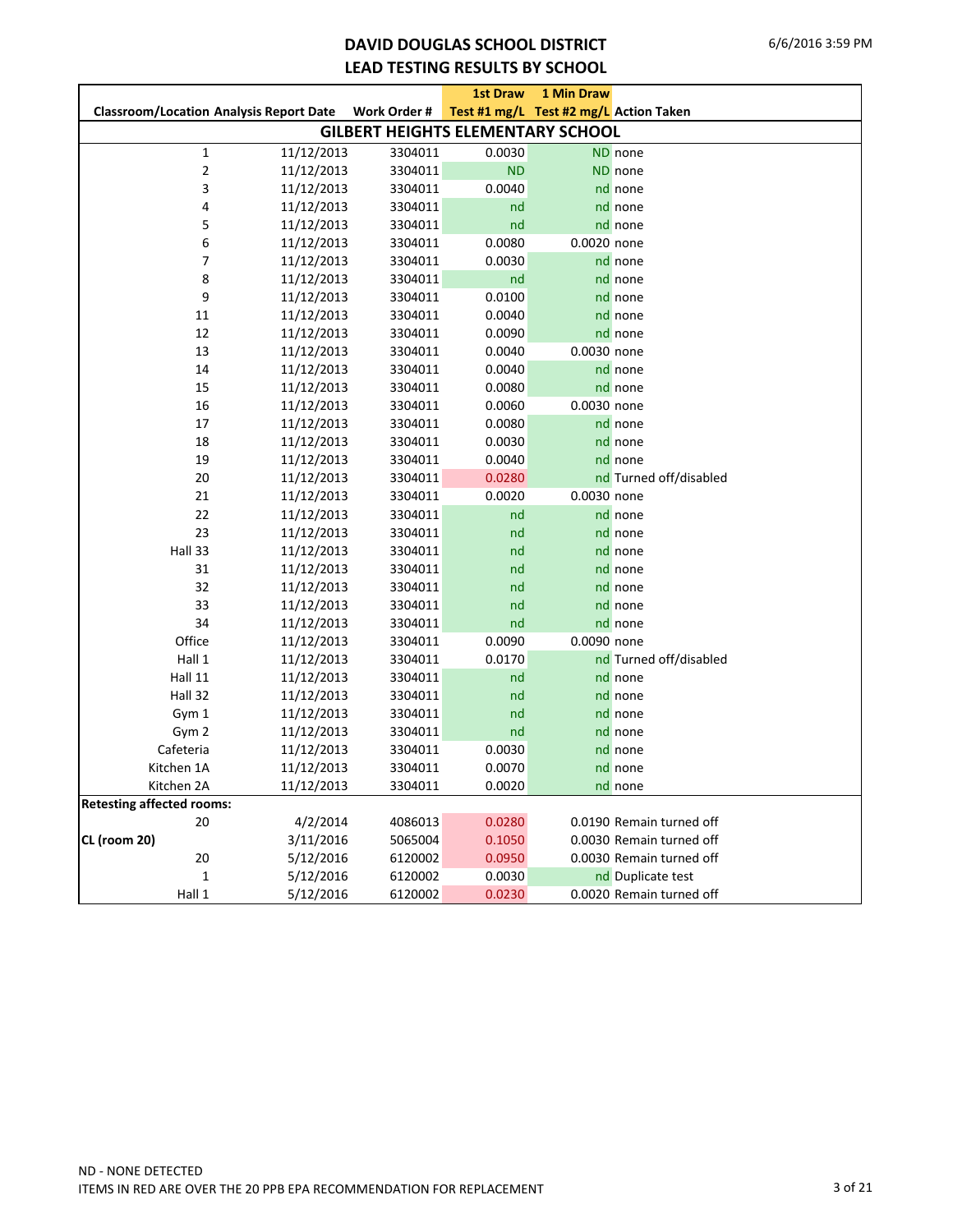| nalytical<br><b>LABORATORIES, INC.</b><br>13035 SW Pacific Hwy<br><b>Tigard, OR 97223</b><br>Tel.: (503) 639-9311  Fax: (503) 684-1588 | lexin<br>Laboratory<br><b>Services</b>    | <b>Professional</b> |                                        |               |                                                                                   |                                                     | Sampled By: Faye Bayer<br>Work Order: 3304011 | <b>ANALYSIS REPORT</b><br>ORELAP Accredited Lab#: OR-100013<br>Reported: 11/12/2013<br>Received: 10/31/2013 |
|----------------------------------------------------------------------------------------------------------------------------------------|-------------------------------------------|---------------------|----------------------------------------|---------------|-----------------------------------------------------------------------------------|-----------------------------------------------------|-----------------------------------------------|-------------------------------------------------------------------------------------------------------------|
| C<br>L<br>Attn: David Callaway<br>2900 SE 122nd<br>E<br>Portland OR, 97236<br>N<br>Phone: (503) 252-2900<br>T                          | David Douglas School District             |                     |                                        |               | Project: -<br>Project $#:$<br>PWSID $#$ :<br>Sampling Location:<br>Sample Matrix: | N/A<br>۰.<br>PO #: 140989<br><b>Gilbert Heights</b> | <b>Drinking Water</b>                         |                                                                                                             |
| <b>Lab Number</b><br>3304011-01                                                                                                        | <b>Sample Name</b><br><b>GH1A</b>         |                     | Sampled: 10/25/13 7:14                 |               |                                                                                   | <b>Sample Composition:</b>                          |                                               |                                                                                                             |
| Metals (Total)                                                                                                                         | Code                                      | <b>Method</b>       | <b>Units</b>                           | <b>Result</b> | MRL                                                                               |                                                     | <b>Secondary</b>                              |                                                                                                             |
| tLead                                                                                                                                  | 1030                                      | EPA 200.9           | mg/L                                   | 0.003         | 0.002                                                                             | 0.015                                               | <b>EPA MCL Standard*</b>                      | <b>Analysis Date/Time</b><br>11/08/13 15:57                                                                 |
| <b>Lab Number</b><br>3304011-02                                                                                                        | <b>Sample Name</b><br><b>GH1B</b>         |                     | Sampled: 10/25/13 7:16                 |               |                                                                                   | <b>Sample Composition:</b>                          |                                               |                                                                                                             |
| Metals (Total)                                                                                                                         | <b>Code</b>                               | <b>Method</b>       | <b>Units</b>                           | Result        | <b>MRL</b>                                                                        | <b>EPA MCL</b>                                      | <b>Secondary</b><br>Standard*                 | <b>Analysis Date/Time</b>                                                                                   |
| tLead                                                                                                                                  | 1030                                      | EPA 200.9           | mg/L                                   | <b>ND</b>     | 0.002                                                                             | 0.015                                               |                                               | 11/08/13 15:57                                                                                              |
| Lab Number<br>3304011-03<br>Metals (Total)                                                                                             | <b>Sample Name</b><br><b>GH2A</b><br>Code | <b>Method</b>       | Sampled: 10/25/13 7:19<br><b>Units</b> | <b>Result</b> | <b>MRL</b>                                                                        | <b>Sample Composition:</b>                          | <b>Secondary</b><br>EPA MCL Standard*         | <b>Analysis Date/Time</b>                                                                                   |
| $t$ <i>Lead</i>                                                                                                                        | 1030                                      | <b>EPA 200.9</b>    | mg/L                                   | <b>ND</b>     | 0.002                                                                             | 0.015                                               |                                               | 11/08/13 15:57                                                                                              |
| <b>Lab Number</b><br>3304011-04                                                                                                        | <b>Sample Name</b><br><b>GH2B</b>         |                     | Sampled: 10/25/13 7:21                 |               |                                                                                   | <b>Sample Composition:</b>                          | <b>Secondary</b>                              |                                                                                                             |
| Metals (Total)                                                                                                                         | Code                                      | <b>Method</b>       | <b>Units</b>                           | <b>Result</b> | <b>MRL</b>                                                                        | <b>EPA MCL</b>                                      | Standard*                                     | <b>Analysis Date/Time</b>                                                                                   |
| $t$ Lead                                                                                                                               | 1030                                      | EPA 200.9           | mg/L                                   | <b>ND</b>     | 0.002                                                                             | 0.015                                               |                                               | 11/08/13 15:57                                                                                              |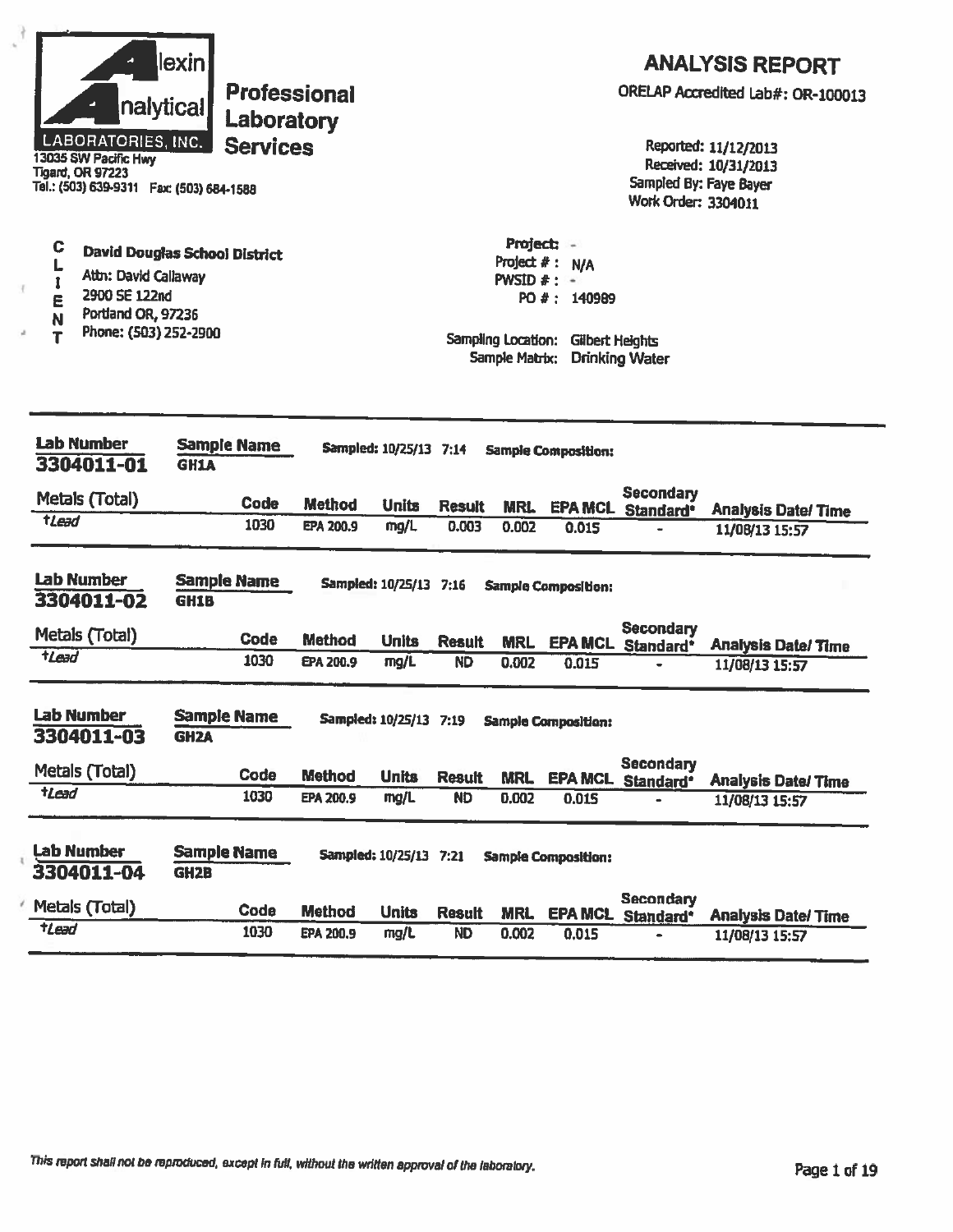| nalytical<br>LABORATORIES, INC.<br>13035 SW Pacific Hwy<br><b>Tigard, OR 97223</b><br>Tel.: (503) 639-9311  Fax: (503) 684-1588<br>C | lexin <br><b>Professional</b><br>Laboratory<br><b>Services</b> |                  |                               |               | Project: -     |                                    | Sampled By: Faye Bayer<br>Work Order: 3304011 | <b>ANALYSIS REPORT</b><br>ORELAP Accredited Lab#: OR-100013<br>Reported: 11/12/2013<br>Received: 10/31/2013 |   |
|--------------------------------------------------------------------------------------------------------------------------------------|----------------------------------------------------------------|------------------|-------------------------------|---------------|----------------|------------------------------------|-----------------------------------------------|-------------------------------------------------------------------------------------------------------------|---|
|                                                                                                                                      | <b>David Douglas School District</b>                           |                  |                               |               |                | Project #: N/A                     |                                               |                                                                                                             |   |
| Attn: David Callaway<br>1<br>2900 SE 122nd                                                                                           |                                                                |                  |                               |               | PWSID $#$ : -  |                                    |                                               |                                                                                                             |   |
| E<br>Portland OR, 97236<br>N                                                                                                         |                                                                |                  |                               |               |                | PO #: 140989                       |                                               |                                                                                                             |   |
| Phone: (503) 252-2900<br>т                                                                                                           |                                                                |                  |                               |               | Sample Matrix: | Sampling Location: Gilbert Helghts | <b>Drinking Water</b>                         |                                                                                                             |   |
| <b>Lab Number</b><br>3304011-05                                                                                                      | <b>Sample Name</b><br><b>GH3A</b>                              |                  | <b>Sampled: 10/25/13 7:24</b> |               |                | <b>Sample Composition:</b>         |                                               |                                                                                                             |   |
| Metals (Total)                                                                                                                       | Cade                                                           | <b>Method</b>    | <b>Units</b>                  | <b>Result</b> | <b>MRL</b>     |                                    | <b>Secondary</b><br>EPA MCL Standard*         | <b>Analysis Date/Time</b>                                                                                   |   |
| tLead                                                                                                                                | 1030                                                           | <b>EPA 200.9</b> | mg/L                          | 0.004         | 0.002          | 0.015                              |                                               | 11/08/13 15:57                                                                                              |   |
| <b>Lab Number</b><br>3304011-06                                                                                                      | <b>Sample Name</b><br><b>GH3B</b>                              |                  | Sampled: 10/25/13 7:26        |               |                | <b>Sample Composition:</b>         | <b>Secondary</b>                              |                                                                                                             |   |
| Metals (Total)                                                                                                                       | Code                                                           | <b>Method</b>    | <b>Units</b>                  | <b>Result</b> | <b>MRL</b>     | <b>EPA MCL</b>                     | Standard*                                     | <b>Analysis Date/Time</b>                                                                                   |   |
| tLead                                                                                                                                | 1030                                                           | EPA 200.9        | mg/L                          | <b>ND</b>     | 0.002          | 0.015                              |                                               | 11/08/13 15:57                                                                                              |   |
| <b>Lab Number</b><br>3304011-07                                                                                                      | <b>Sample Name</b><br><b>GH4A</b>                              |                  | Sampled: 10/25/13 7:29        |               |                | <b>Sample Composition:</b>         | <b>Secondary</b>                              |                                                                                                             |   |
| Metals (Total)                                                                                                                       | Code                                                           | <b>Method</b>    | <b>Units</b>                  | <b>Result</b> | <b>MRL</b>     |                                    | EPA MCL Standard*                             | <b>Analysis Date/Time</b>                                                                                   |   |
| $t$ and                                                                                                                              | 1030                                                           | EPA 200.9        | mg/L                          | <b>ND</b>     | 0.002          | 0.015                              |                                               | 11/08/13 15:57                                                                                              |   |
| <b>Lab Number</b><br>3304011-08                                                                                                      | <b>Sample Name</b><br>GH4B                                     |                  | Sampled: 10/25/13 7:31        |               |                | <b>Sample Composition:</b>         | <b>Secondary</b>                              |                                                                                                             | ŝ |
| Metals (Total)                                                                                                                       | Code                                                           | <b>Method</b>    | <b>Units</b>                  | <b>Result</b> | <b>MRL</b>     |                                    | EPA MCL Standard <sup>®</sup>                 | <b>Analysis Date/Time</b>                                                                                   |   |
| <b>tLead</b>                                                                                                                         | 1030                                                           | EPA 200.9        | mg/L                          | <b>ND</b>     | 0.002          | 0.015                              |                                               | 11/08/13 15:57                                                                                              |   |

This report shall not be reproduced, except in full, without the written approval of the laboratory.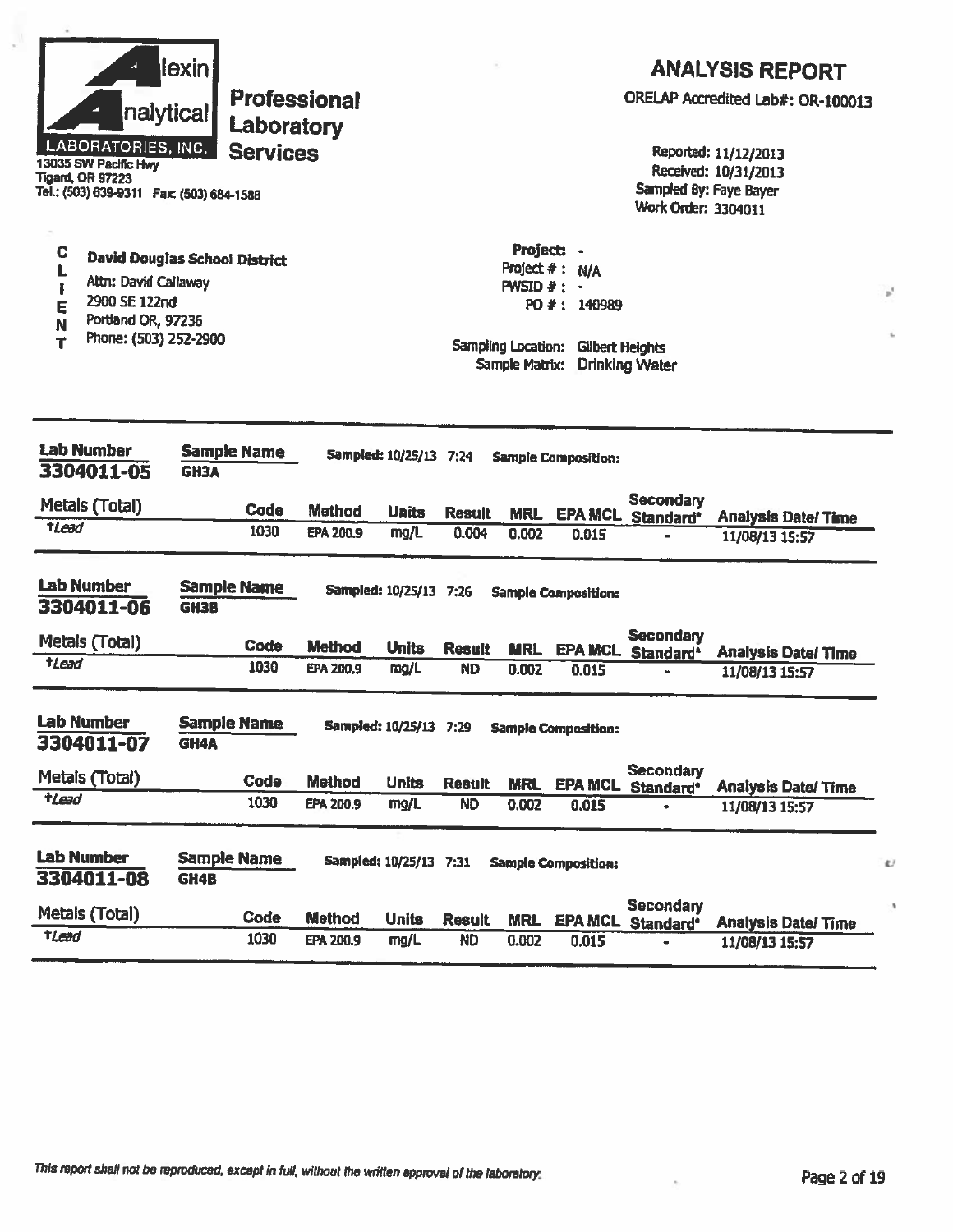|                  | nalytical<br>LABORATORIES, INC.<br>13035 SW Pacific Hwy<br><b>Tigard, OR 97223</b><br>Tel.: (503) 639-9311  Fax: (503) 684-1588 | lexin                             | Laboratory<br><b>Services</b> | Professional     |                        |               |                                                                               |                                                                            | Sampled By: Faye Bayer<br>Work Order: 3304011 | <b>ANALYSIS REPORT</b><br>ORELAP Accredited Lab#: OR-100013<br>Reported: 11/12/2013<br>Received: 10/31/2013 |
|------------------|---------------------------------------------------------------------------------------------------------------------------------|-----------------------------------|-------------------------------|------------------|------------------------|---------------|-------------------------------------------------------------------------------|----------------------------------------------------------------------------|-----------------------------------------------|-------------------------------------------------------------------------------------------------------------|
| C<br>E<br>N<br>т | <b>David Douglas School District</b><br>Attn: David Callaway<br>2900 SE 122nd<br>Portland OR, 97236<br>Phone: (503) 252-2900    |                                   |                               |                  |                        |               | Project: -<br>Project $#$ :<br><b>PWSID <math>#</math>:</b><br>Sample Matrix: | <b>N/A</b><br>$\sim$<br>PO #: 140989<br>Sampling Location: Gilbert Heights | <b>Drinking Water</b>                         |                                                                                                             |
|                  | <b>Lab Number</b><br>3304011-09                                                                                                 | <b>GH5A</b>                       | <b>Sample Name</b>            |                  | Sampled: 10/25/13 7:33 |               |                                                                               | <b>Sample Composition:</b>                                                 |                                               |                                                                                                             |
|                  | Metals (Total)                                                                                                                  |                                   | Code                          | <b>Method</b>    | <b>Units</b>           | <b>Result</b> |                                                                               |                                                                            | Secondary                                     |                                                                                                             |
| tLead            |                                                                                                                                 |                                   | 1030                          | EPA 200.9        | mg/L                   | <b>ND</b>     | <b>MRL</b><br>0.002                                                           | 0.015                                                                      | EPA MCL Standard*                             | <b>Analysis Date/Time</b><br>11/08/13 15:57                                                                 |
|                  | Lab Number<br>3304011-10                                                                                                        | <b>Sample Name</b><br><b>GH5B</b> |                               |                  | Sampled: 10/25/13 7:35 |               |                                                                               | <b>Sample Composition:</b>                                                 |                                               |                                                                                                             |
|                  | Metals (Total)                                                                                                                  |                                   | Code                          | <b>Method</b>    | <b>Units</b>           | <b>Result</b> | <b>MRL</b>                                                                    |                                                                            | <b>Secondary</b><br><b>EPA MCL Standard*</b>  | <b>Analysis Date/ Time</b>                                                                                  |
| $t$ <i>Lead</i>  |                                                                                                                                 |                                   | 1030                          | EPA 200.9        | mg/L                   | <b>ND</b>     | 0.002                                                                         | 0.015                                                                      |                                               | 11/08/13 15:57                                                                                              |
|                  | <b>Lab Number</b><br>3304011-11                                                                                                 | <b>Sample Name</b><br>GH6A        |                               |                  | Sampled: 10/25/13 7:38 |               |                                                                               | <b>Sample Composition:</b>                                                 |                                               |                                                                                                             |
|                  | Metals (Total)                                                                                                                  |                                   | Code                          | <b>Method</b>    | <b>Units</b>           | <b>Result</b> | <b>MRL</b>                                                                    |                                                                            | <b>Secondary</b><br>EPA MCL Standard*         | <b>Analysis Date/Time</b>                                                                                   |
| tLead            |                                                                                                                                 |                                   | 1030                          | EPA 200.9        | mg/L                   | 0.008         | 0.002                                                                         | 0.015                                                                      |                                               | 11/08/13 15:57                                                                                              |
|                  | <b>Lab Number</b><br>3304011-12                                                                                                 | <b>Sample Name</b><br><b>GH6B</b> |                               |                  | Sampled: 10/25/13 7:40 |               |                                                                               | <b>Sample Composition:</b>                                                 | <b>Secondary</b>                              |                                                                                                             |
|                  | Metals (Total)                                                                                                                  |                                   | Code                          | <b>Method</b>    | <b>Units</b>           | <b>Result</b> | <b>MRL</b>                                                                    | <b>EPA MCL</b>                                                             | Standard <sup>*</sup>                         | <b>Analysis Date/Time</b>                                                                                   |
| $t$ Lead         |                                                                                                                                 |                                   | 1030                          | <b>EPA 200,9</b> | mg/L                   | 0.002         | 0.002                                                                         | 0.015                                                                      |                                               | 11/08/13 15:57                                                                                              |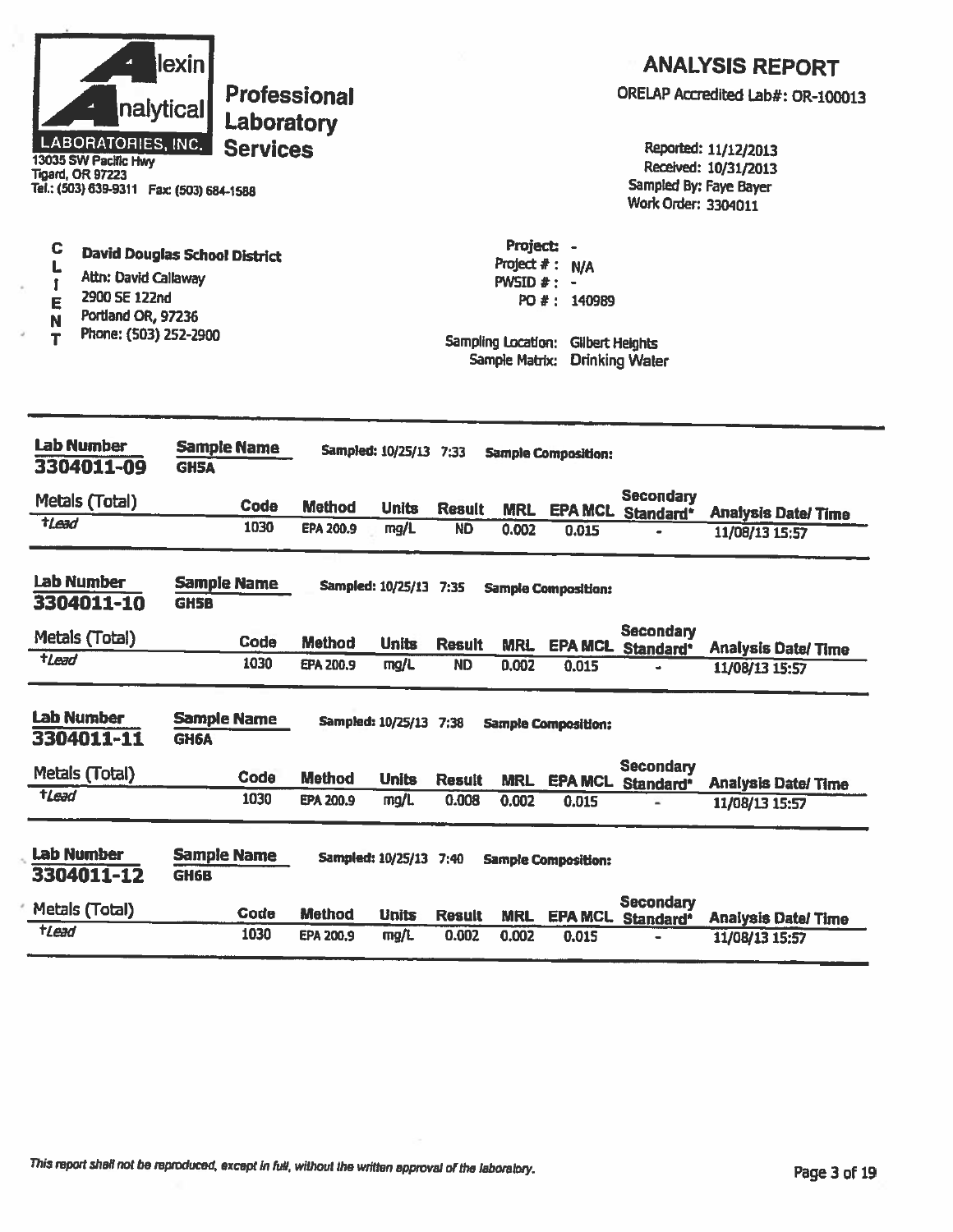|                  | nalytical<br>LABORATORIES, INC.<br>13035 SW Pacific Hwy<br><b>Tigard, OR 97223</b><br>Tel.: (503) 639-9311  Fax: (503) 684-1588 | lexin <br><b>Professional</b><br>Laboratory<br><b>Services</b> |               |                        |               |                                                                |                                                                  | Sampled By: Faye Bayer<br>Work Order: 3304011 | <b>ANALYSIS REPORT</b><br>ORELAP Accredited Lab#: OR-100013<br>Reported: 11/12/2013<br>Received: 10/31/2013 |
|------------------|---------------------------------------------------------------------------------------------------------------------------------|----------------------------------------------------------------|---------------|------------------------|---------------|----------------------------------------------------------------|------------------------------------------------------------------|-----------------------------------------------|-------------------------------------------------------------------------------------------------------------|
| C<br>E<br>N<br>T | Attn: David Callaway<br>2900 SE 122nd<br>Portland OR, 97236<br>Phone: (503) 252-2900                                            | <b>David Douglas School District</b>                           |               |                        |               | Project: -<br>Project $#:$<br>$PWSID \neq$ :<br>Sample Matrix: | <b>N/A</b><br>PO #: 140989<br>Sampling Location: Gilbert Heights | <b>Drinking Water</b>                         |                                                                                                             |
|                  | <b>Lab Number</b><br>3304011-13                                                                                                 | <b>Sample Name</b><br><b>GH7A</b>                              |               | Sampled: 10/25/13 7:42 |               |                                                                | <b>Sample Composition:</b>                                       |                                               |                                                                                                             |
|                  | Metals (Total)                                                                                                                  | Code                                                           | <b>Method</b> | <b>Units</b>           | <b>Result</b> | <b>MRL</b>                                                     | <b>EPA MCL</b>                                                   | <b>Secondary</b><br>Standard*                 | <b>Analysis Date/Time</b>                                                                                   |
| tLead            |                                                                                                                                 | 1030                                                           | EPA 200.9     | mg/L                   | 0.003         | 0.002                                                          | 0.015                                                            |                                               | 11/08/13 15:57                                                                                              |
|                  | <b>Lab Number</b><br>3304011-14                                                                                                 | <b>Sample Name</b><br><b>GH7B</b>                              |               | Sampled: 10/25/13 7:44 |               |                                                                | <b>Sample Composition:</b>                                       |                                               |                                                                                                             |
|                  | Metals (Total)                                                                                                                  | <b>Code</b>                                                    | <b>Method</b> | <b>Units</b>           | <b>Result</b> | <b>MRL</b>                                                     | <b>EPA MCL</b>                                                   | <b>Secondary</b><br>Standard <sup>*</sup>     | <b>Analysis Date/Time</b>                                                                                   |
| tLead            |                                                                                                                                 | 1030                                                           | EPA 200.9     | mg/L                   | <b>ND</b>     | 0.002                                                          | 0.015                                                            |                                               | 11/08/13 15:57                                                                                              |
|                  | <b>Lab Number</b><br>3304011-15                                                                                                 | <b>Sample Name</b><br><b>GH8A</b>                              |               | Sampled: 10/25/13 7:45 |               |                                                                | <b>Sample Composition:</b>                                       |                                               |                                                                                                             |
|                  | Metals (Total)                                                                                                                  | Code                                                           | <b>Method</b> | <b>Units</b>           | <b>Result</b> | <b>MRL</b>                                                     |                                                                  | <b>Secondary</b><br>EPA MCL Standard*         | <b>Analysis Date/Time</b>                                                                                   |
| tLead            |                                                                                                                                 | 1030                                                           | EPA 200.9     | mg/L                   | <b>ND</b>     | 0.002                                                          | 0.015                                                            |                                               | 11/08/13 15:57                                                                                              |
|                  | <b>Lab Number</b><br>3304011-16                                                                                                 | <b>Sample Name</b><br><b>GH8B</b>                              |               | Sampled: 10/25/13 7:46 |               |                                                                | <b>Sample Composition:</b>                                       | <b>Secondary</b>                              |                                                                                                             |
|                  | Metals (Total)                                                                                                                  | Code                                                           | <b>Method</b> | <b>Units</b>           | <b>Result</b> | <b>MRL</b>                                                     |                                                                  | <b>EPA MCL Standard*</b>                      | <b>Analysis Date/Time</b>                                                                                   |
| tLead            |                                                                                                                                 | 1030                                                           | EPA 200.9     | mg/L                   | ND            | 0.002                                                          | 0.015                                                            |                                               | 11/08/13 15:57                                                                                              |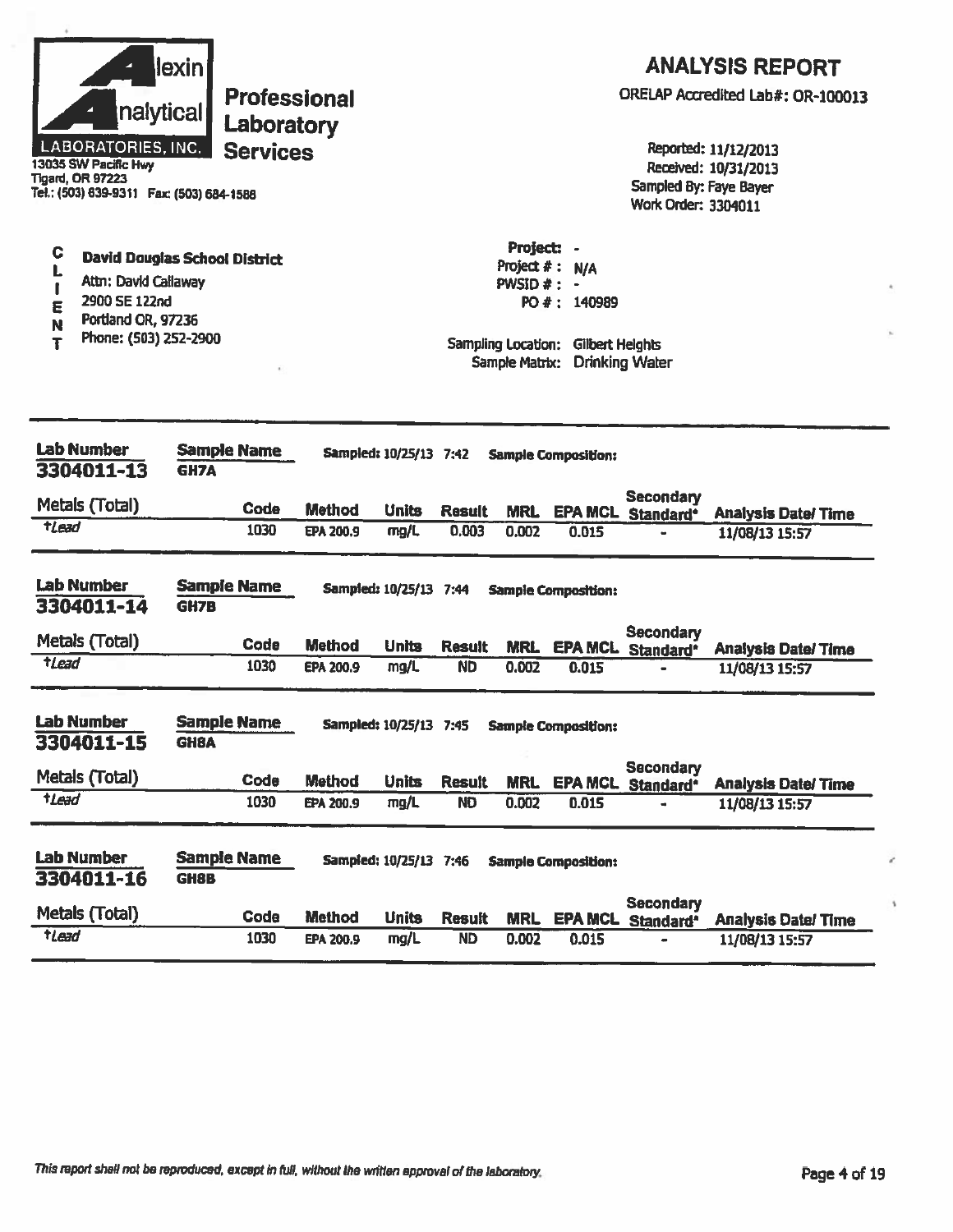| nalytical <br><b>LABORATORIES, INC.</b><br>13035 SW Pacific Hwy<br><b>Tigard, OR 97223</b><br>Tel.: (503) 639-9311  Fax: (503) 684-1588 | lexin<br><b>Professional</b><br>Laboratory<br><b>Services</b> |                            |                        |                        |                                                                    |                                                            | Sampled By: Faye Bayer<br><b>Work Order: 3304011</b> | <b>ANALYSIS REPORT</b><br>ORELAP Accredited Lab#: OR-100013<br>Reported: 11/12/2013<br>Received: 10/31/2013 |
|-----------------------------------------------------------------------------------------------------------------------------------------|---------------------------------------------------------------|----------------------------|------------------------|------------------------|--------------------------------------------------------------------|------------------------------------------------------------|------------------------------------------------------|-------------------------------------------------------------------------------------------------------------|
| C<br>L<br>Attn: David Callaway<br>1<br>2900 SE 122nd<br>E<br>Portland OR, 97236<br>N<br>Phone: (503) 252-2900<br>T                      | <b>David Douglas School District</b>                          |                            |                        |                        | Project: -<br>PWSID $#: -$<br>Sampling Location:<br>Sample Matrix: | Project $#: N/A$<br>PO #: 140989<br><b>Gilbert Heights</b> | <b>Drinking Water</b>                                |                                                                                                             |
| <b>Lab Number</b><br>3304011-17                                                                                                         | <b>Sample Name</b><br><b>GH9A</b>                             |                            | Sampled: 10/25/13 7:48 |                        |                                                                    | <b>Sample Composition:</b>                                 |                                                      |                                                                                                             |
| Metals (Total)                                                                                                                          |                                                               |                            |                        |                        |                                                                    |                                                            | <b>Secondary</b>                                     |                                                                                                             |
| $t$ <i>Lead</i>                                                                                                                         | Code<br>1030                                                  | <b>Method</b><br>EPA 200.9 | <b>Units</b><br>mg/L   | <b>Result</b><br>0.010 | <b>MRL</b><br>0.002                                                | 0.015                                                      | <b>EPA MCL Standard*</b>                             | <b>Analysis Date/Time</b><br>11/08/13 15:57                                                                 |
|                                                                                                                                         |                                                               |                            |                        |                        |                                                                    |                                                            |                                                      |                                                                                                             |
| <b>Lab Number</b><br>3304011-18                                                                                                         | <b>Sample Name</b><br>GH9B                                    |                            | Sampled: 10/25/13 7:50 |                        |                                                                    | <b>Sample Composition:</b>                                 |                                                      |                                                                                                             |
| Metals (Total)                                                                                                                          | Code                                                          | Method                     | <b>Units</b>           | <b>Result</b>          | <b>MRL</b>                                                         |                                                            | <b>Secondary</b><br><b>EPA MCL</b> Standard*         | <b>Analysis Date/ Time</b>                                                                                  |
| $t$ Lead                                                                                                                                | 1030                                                          | EPA 200.9                  | mg/L                   | <b>ND</b>              | 0.002                                                              | 0.015                                                      |                                                      | 11/08/13 15:57                                                                                              |
| <b>Lab Number</b><br>3304011-19                                                                                                         | <b>Sample Name</b><br><b>GH11A</b>                            |                            | Sampled: 10/25/13 7:52 |                        |                                                                    | <b>Sample Composition:</b>                                 |                                                      |                                                                                                             |
| Metals (Total)                                                                                                                          | Code                                                          | <b>Method</b>              | <b>Units</b>           | <b>Result</b>          | <b>MRL</b>                                                         | <b>EPA MCL</b>                                             | <b>Secondary</b><br>Standard <sup>*</sup>            | <b>Analysis Date/Time</b>                                                                                   |
| <b>tLead</b>                                                                                                                            | 1030                                                          | EPA 200.9                  | mg/L                   | 0.004                  | 0.002                                                              | 0.015                                                      |                                                      | 11/08/13 15:57                                                                                              |
| <b>Lab Number</b><br>3304011-20                                                                                                         | <b>Sample Name</b><br><b>GH11B</b>                            |                            | Sampled: 10/25/13 7:54 |                        |                                                                    | <b>Sample Composition:</b>                                 |                                                      |                                                                                                             |
| Metals (Total)                                                                                                                          | Code                                                          | Method                     | <b>Units</b>           | <b>Result</b>          | <b>MRL</b>                                                         | <b>EPA MCL</b>                                             | <b>Secondary</b><br>Standard <sup>*</sup>            | <b>Analysis Date/Time</b>                                                                                   |
| $t$ Lead                                                                                                                                | 1030                                                          | EPA 200.9                  | mg/L                   | <b>ND</b>              | 0.002                                                              | 0.015                                                      |                                                      | 11/08/13 15:57                                                                                              |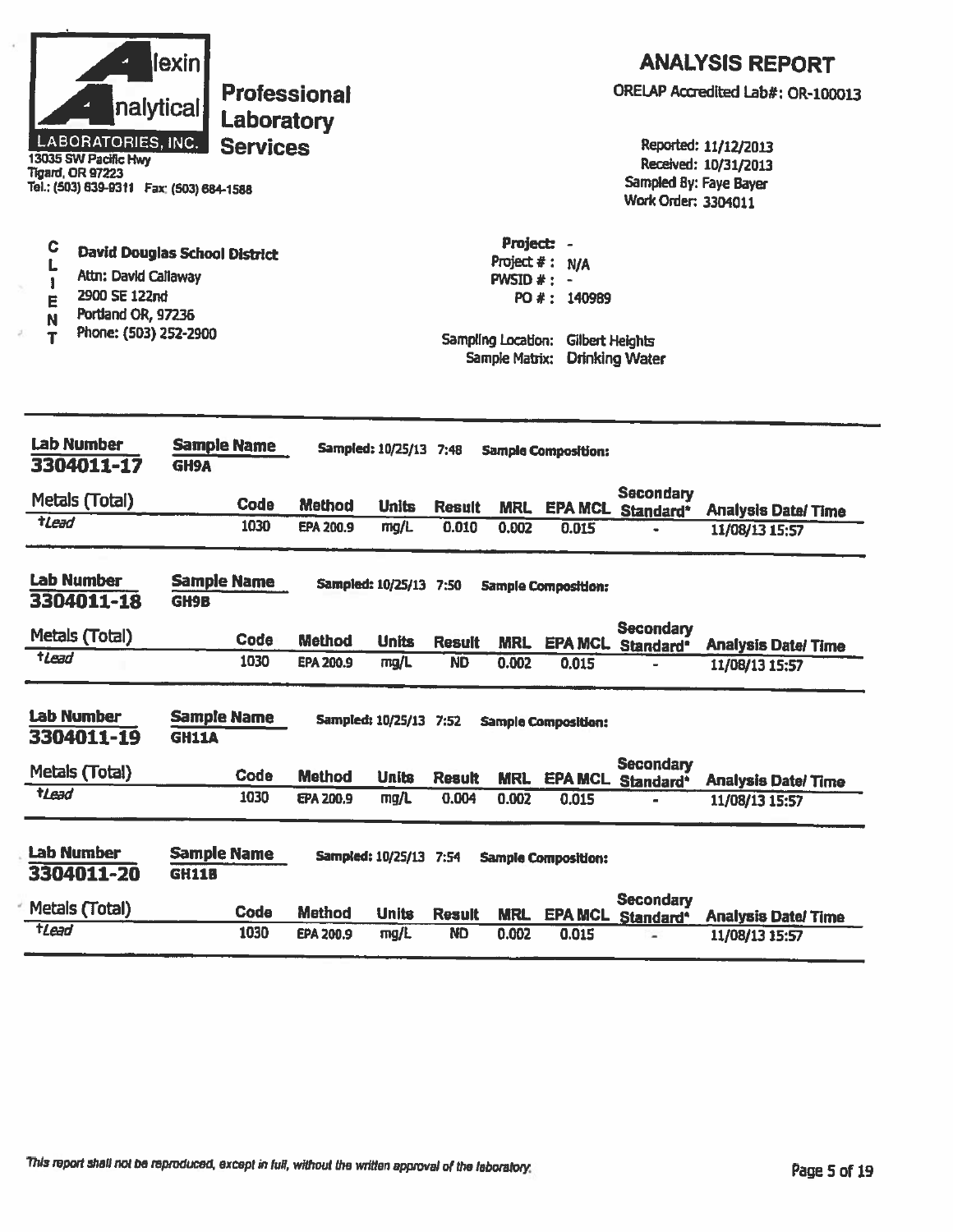| nalytical<br>LABORATORIES, INC.<br>13035 SW Pacific Hwy<br><b>Tigard, OR 97223</b><br>Tel.: (503) 639-9311  Fax: (503) 684-1588 | lexin<br><b>Professional</b><br>Laboratory<br><b>Services</b> |               |                        |               |                                                                    |                                                              | Sampled By: Faye Bayer<br><b>Work Order: 3304011</b> | <b>ANALYSIS REPORT</b><br>ORELAP Accredited Lab#: OR-100013<br>Reported: 11/12/2013<br>Received: 10/31/2013 |
|---------------------------------------------------------------------------------------------------------------------------------|---------------------------------------------------------------|---------------|------------------------|---------------|--------------------------------------------------------------------|--------------------------------------------------------------|------------------------------------------------------|-------------------------------------------------------------------------------------------------------------|
| C<br>L<br>Altn: David Callaway<br>ſ<br>2900 SE 122nd<br>E<br>Portland OR, 97236<br>N<br>Phone: (503) 252-2900<br>т              | <b>David Douglas School District</b>                          |               |                        |               | Project: -<br>$PWSID \# :$<br>Sampling Location:<br>Sample Matrix: | Project $\#$ : N/A<br>PO #: 140989<br><b>Gilbert Heights</b> | <b>Drinking Water</b>                                |                                                                                                             |
| <b>Lab Number</b><br>3304011-21                                                                                                 | <b>Sample Name</b><br><b>GH12A</b>                            |               | Sampled: 10/25/13 8:01 |               |                                                                    | <b>Sample Composition:</b>                                   |                                                      |                                                                                                             |
| Metals (Total)                                                                                                                  | <b>Code</b>                                                   | <b>Method</b> | <b>Units</b>           | <b>Result</b> |                                                                    |                                                              | <b>Secondary</b>                                     |                                                                                                             |
| tLead                                                                                                                           | 1030                                                          | EPA 200.9     | mg/L                   | 0.009         | <b>MRL</b><br>0.002                                                | 0.015                                                        | EPA MCL Standard*                                    | <b>Analysis Date/Time</b><br>11/08/13 15:57                                                                 |
| <b>Lab Number</b><br>3304011-22                                                                                                 | <b>Sample Name</b><br>GH12B                                   |               | Sampled: 10/25/13 8:03 |               |                                                                    | <b>Sample Composition:</b>                                   |                                                      |                                                                                                             |
| Metals (Total)                                                                                                                  | Code                                                          | Method        | <b>Units</b>           | <b>Result</b> | <b>MRL</b>                                                         |                                                              | <b>Secondary</b><br>EPA MCL. Standard*               | <b>Analysis Date/Time</b>                                                                                   |
| $t$ Lead                                                                                                                        | 1030                                                          | EPA 200.9     | mg/L                   | <b>ND</b>     | 0.002                                                              | 0.015                                                        |                                                      | 11/08/13 15:57                                                                                              |
| <b>Lab Number</b><br>3304011-23                                                                                                 | <b>Sample Name</b><br><b>GH13A</b>                            |               | Sampled: 10/29/13 5:48 |               |                                                                    | <b>Sample Composition:</b>                                   |                                                      |                                                                                                             |
| Metals (Total)                                                                                                                  | Code                                                          | <b>Method</b> | <b>Units</b>           | <b>Result</b> | <b>MRL</b>                                                         | <b>EPA MCL</b>                                               | <b>Secondary</b><br>Standard <sup>*</sup>            | <b>Analysis Date/Time</b>                                                                                   |
| tLead                                                                                                                           | 1030                                                          | EPA 200.9     | mg/L                   | 0.004         | 0.002                                                              | 0.015                                                        |                                                      | 11/08/13 15:57                                                                                              |
| <b>Lab Number</b><br>3304011-24                                                                                                 | <b>Sample Name</b><br><b>GH13B</b>                            |               | Sampled: 10/29/13 5:50 |               |                                                                    | <b>Sample Composition:</b>                                   | <b>Secondary</b>                                     |                                                                                                             |
| Metals (Total)                                                                                                                  | Code                                                          | <b>Method</b> | <b>Units</b>           | <b>Result</b> | <b>MRL</b>                                                         |                                                              | <b>EPA MCL Standard*</b>                             | <b>Analysis Date/Time</b>                                                                                   |
| tLead                                                                                                                           | 1030                                                          | EPA 200.9     | mg/L                   | 0.003         | 0.002                                                              | 0.015                                                        |                                                      | 11/08/13 15:57                                                                                              |

í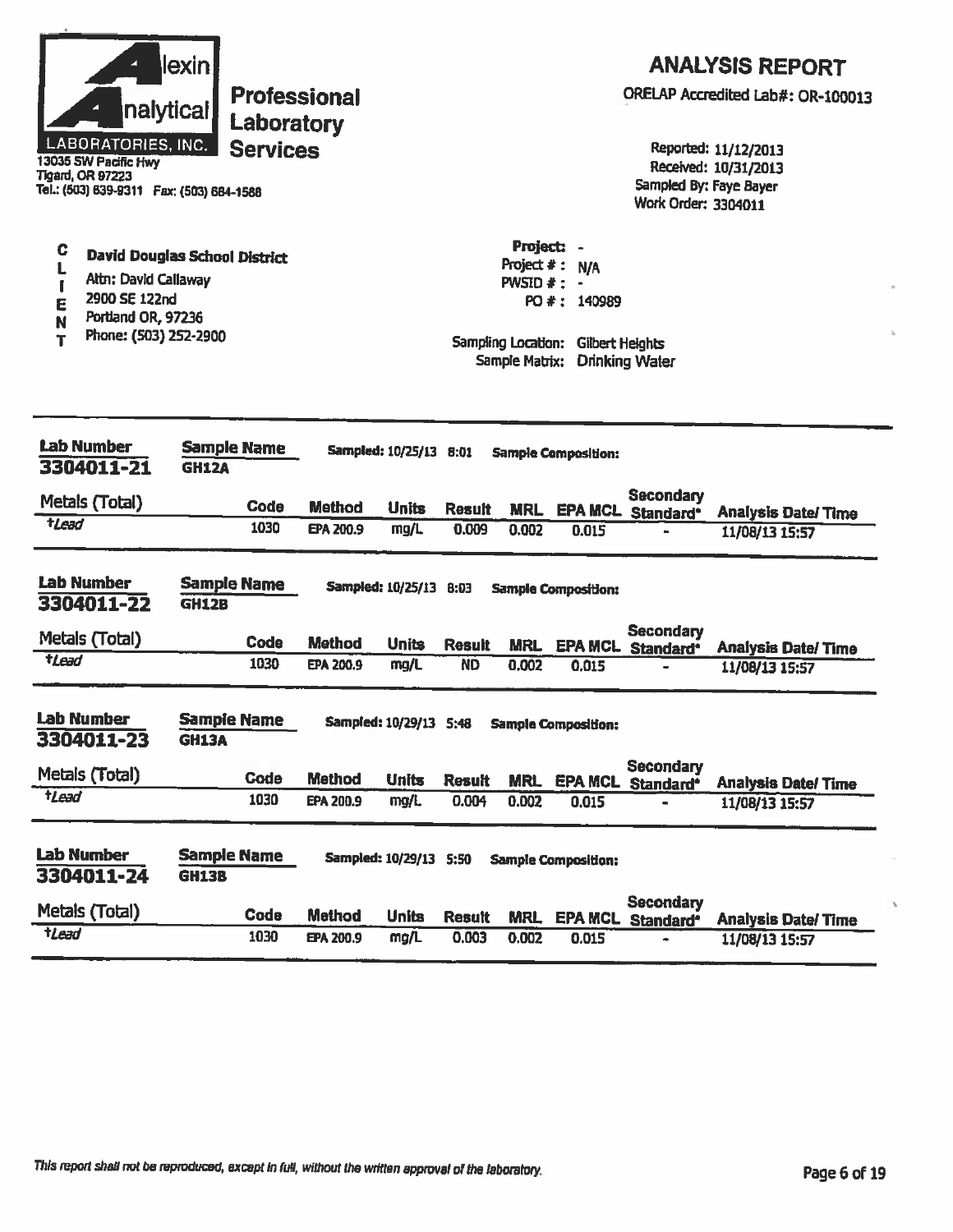| nalytical<br><b>LABORATORIES, INC.</b><br>13035 SW Pacific Hwy<br><b>Tigard, OR 97223</b><br>Tel.: (503) 639-9311  Fax: (503) 684-1588 | lexin<br><b>Professional</b><br>Laboratory<br><b>Services</b> |                  |                        |                        |                                              |                                                                                        | Sampled By: Faye Bayer<br>Work Order: 3304011 | <b>ANALYSIS REPORT</b><br>ORELAP Accredited Lab#: OR-100013<br>Reported: 11/12/2013<br>Received: 10/31/2013 |
|----------------------------------------------------------------------------------------------------------------------------------------|---------------------------------------------------------------|------------------|------------------------|------------------------|----------------------------------------------|----------------------------------------------------------------------------------------|-----------------------------------------------|-------------------------------------------------------------------------------------------------------------|
| C<br>L<br>Attn: David Callaway<br>ı<br>2900 SE 122nd<br>E<br>Portland OR, 97236<br>N<br>Phone: (503) 252-2900<br>Т                     | <b>David Douglas School District</b>                          |                  |                        |                        | Project: -<br>$PWSID \# :$<br>Sample Matrix: | Project #: N/A<br>$\blacksquare$<br>PO #: 140989<br>Sampling Location: Gilbert Helghts | <b>Drinking Water</b>                         |                                                                                                             |
| v<br><b>Lab Number</b><br>3304011-25                                                                                                   | <b>Sample Name</b><br><b>GH14A</b>                            |                  | Sampled: 10/29/13 5:51 |                        |                                              | <b>Sample Composition:</b>                                                             |                                               |                                                                                                             |
| Metals (Total)                                                                                                                         | Code                                                          | <b>Method</b>    | <b>Units</b>           |                        |                                              |                                                                                        | <b>Secondary</b>                              |                                                                                                             |
| $t$ Lead                                                                                                                               | 1030                                                          | <b>EPA 200.9</b> | mg/L                   | <b>Result</b><br>0.004 | <b>MRL</b><br>0.002                          | 0.015                                                                                  | EPA MCL Standard*                             | <b>Analysis Date/Time</b><br>11/08/13 15:57                                                                 |
| <b>Lab Number</b><br>3304011-26                                                                                                        | <b>Sample Name</b><br><b>GH14B</b>                            |                  | Sampled: 10/29/13 5:53 |                        |                                              | <b>Sample Composition:</b>                                                             |                                               |                                                                                                             |
| Metals (Total)                                                                                                                         | Code                                                          | <b>Method</b>    | <b>Units</b>           | <b>Result</b>          | <b>MRL</b>                                   |                                                                                        | <b>Secondary</b><br>EPA MCL Standard*         | <b>Analysis Date/Time</b>                                                                                   |
| $t$ Lead                                                                                                                               | 1030                                                          | EPA 200.9        | mg/L                   | <b>ND</b>              | 0.002                                        | 0.015                                                                                  |                                               | 11/08/13 15:57                                                                                              |
| <b>Lab Number</b><br>3304011-27                                                                                                        | <b>Sample Name</b><br><b>GH15A</b>                            |                  |                        |                        |                                              | Sampled: 10/29/13 6:02 Sample Composition:                                             |                                               |                                                                                                             |
| Metals (Total)                                                                                                                         | Code                                                          | <b>Method</b>    | <b>Units</b>           | <b>Result</b>          |                                              |                                                                                        | <b>Secondary</b><br>MRL EPA MCL Standard*     | <b>Analysis Date/Time</b>                                                                                   |
| tLead                                                                                                                                  | 1030                                                          | EPA 200.9        | mg/L                   | 0.008                  | 0.002                                        | 0.015                                                                                  |                                               | 11/08/13 15:57                                                                                              |
| <b>Lab Number</b><br>3304011-28                                                                                                        | <b>Sample Name</b><br><b>GH15B</b>                            |                  | Sampled: 10/29/13 6:04 |                        |                                              | <b>Sample Composition:</b>                                                             |                                               |                                                                                                             |
| Metals (Total)                                                                                                                         | Code                                                          | <b>Method</b>    | <b>Units</b>           | <b>Result</b>          | <b>MRL</b>                                   |                                                                                        | <b>Secondary</b><br>EPA MCL Standard*         | <b>Analysis Date/Time</b>                                                                                   |
| tlead                                                                                                                                  | 1030                                                          | EPA 200,9        | mg/L                   | <b>ND</b>              | 0.002                                        | 0.015                                                                                  |                                               | 11/08/13 15:57                                                                                              |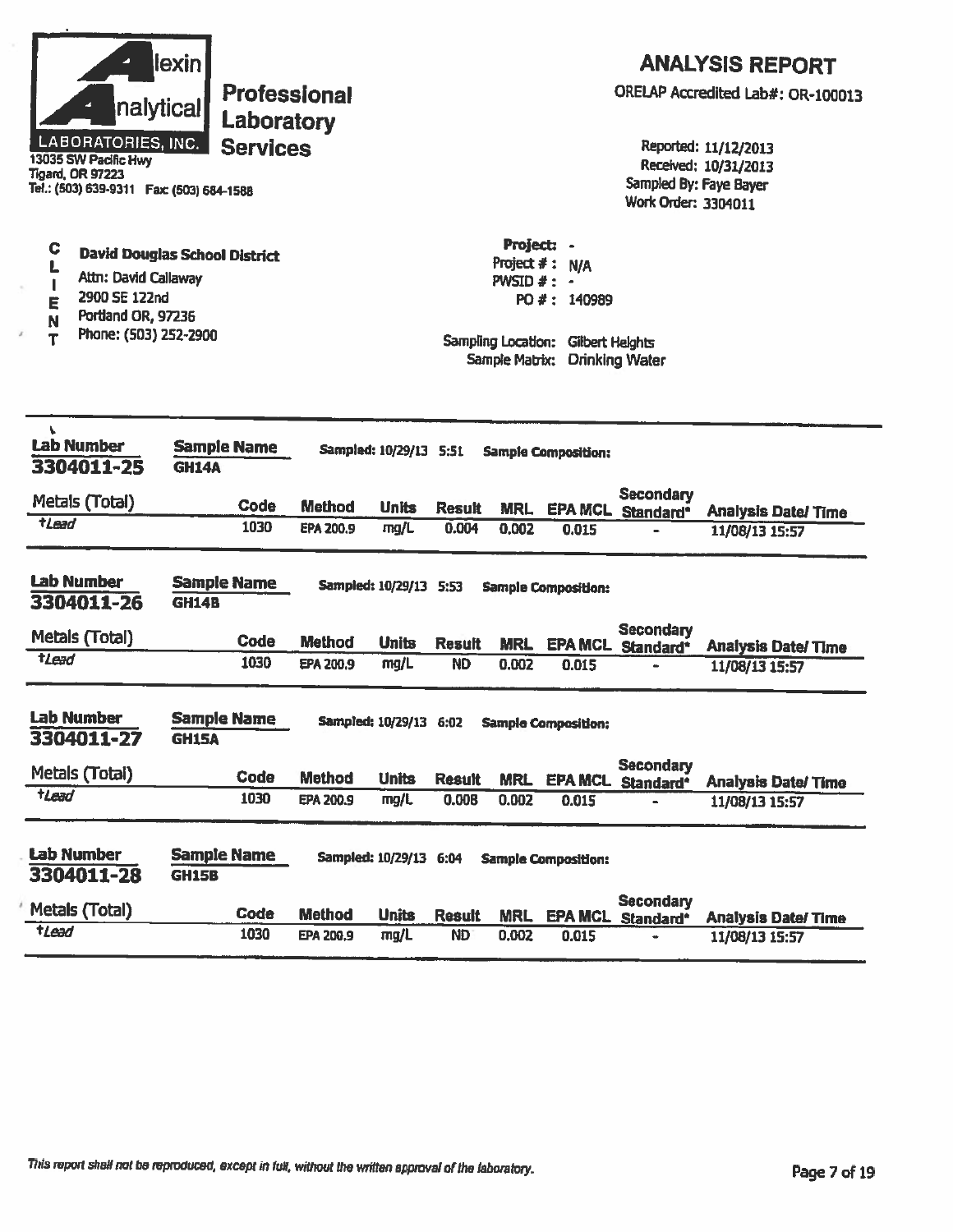| 13035 SW Pacific Hwy<br><b>Tigard, OR 97223</b>                                                                    | lexin<br><b>ANALYSIS REPORT</b><br>ORELAP Accredited Lab#: OR-100013<br><b>Professional</b><br>nalytical<br>Laboratory<br><b>LABORATORIES, INC.</b><br>Reported: 11/12/2013<br><b>Services</b><br>Received: 10/31/2013<br>Sampled By: Faye Bayer<br>Tel.: (503) 639-9311  Fax: (503) 684-1588<br><b>Work Order: 3304011</b><br>Project: - |                  |                          |               |                                                                                      |                                        |                                              |                            |  |  |
|--------------------------------------------------------------------------------------------------------------------|-------------------------------------------------------------------------------------------------------------------------------------------------------------------------------------------------------------------------------------------------------------------------------------------------------------------------------------------|------------------|--------------------------|---------------|--------------------------------------------------------------------------------------|----------------------------------------|----------------------------------------------|----------------------------|--|--|
| C<br>Ł<br>Attn: David Callaway<br>П<br>2900 SE 122nd<br>E<br>Portland OR, 97236<br>N<br>Phone: (503) 252-2900<br>т | <b>David Douglas School District</b>                                                                                                                                                                                                                                                                                                      |                  |                          |               | Project $#:$<br><b>PWSID <math>#</math>:</b><br>Sampling Location:<br>Sample Matrix: | N/A<br>PO #: 140989<br>Gilbert Heights | <b>Drinking Water</b>                        |                            |  |  |
| <b>Lab Number</b><br>3304011-29                                                                                    | <b>Sample Name</b><br><b>GH16A</b>                                                                                                                                                                                                                                                                                                        |                  | <b>Sampled: 10/29/13</b> | 6:06          |                                                                                      | <b>Sample Composition:</b>             |                                              |                            |  |  |
| Metals (Total)                                                                                                     | Code                                                                                                                                                                                                                                                                                                                                      | <b>Method</b>    | <b>Units</b>             | <b>Result</b> | <b>MRL</b>                                                                           |                                        | <b>Secondary</b><br><b>EPA MCL Standard*</b> | <b>Analysis Date/Time</b>  |  |  |
| <b>tLead</b>                                                                                                       | 1030                                                                                                                                                                                                                                                                                                                                      | EPA 200.9        | mg/L                     | 0.006         | 0.002                                                                                | 0.015                                  | ÷                                            | 11/08/13 15:57             |  |  |
| <b>Lab Number</b><br>3304011-30                                                                                    | <b>Sample Name</b><br><b>GH16B</b>                                                                                                                                                                                                                                                                                                        |                  | Sampled: 10/29/13 6:07   |               |                                                                                      | <b>Sample Composition:</b>             |                                              |                            |  |  |
| Metals (Total)                                                                                                     | Code                                                                                                                                                                                                                                                                                                                                      | <b>Method</b>    | <b>Units</b>             | <b>Result</b> | <b>MRL</b>                                                                           | <b>EPA MCL</b>                         | <b>Secondary</b><br>Standard*                | <b>Analysis Date/Time</b>  |  |  |
| $t$ Lead                                                                                                           | 1030                                                                                                                                                                                                                                                                                                                                      | EPA 200.9        | mg/L                     | 0.003         | 0.002                                                                                | 0.015                                  | $\blacksquare$                               | 11/08/13 15:57             |  |  |
| <b>Lab Number</b><br>3304011-31                                                                                    | <b>Sample Name</b><br><b>GH17A</b>                                                                                                                                                                                                                                                                                                        |                  | Sampled: 10/29/13 6:18   |               |                                                                                      | <b>Sample Composition:</b>             |                                              |                            |  |  |
| Metals (Total)                                                                                                     | <b>Code</b>                                                                                                                                                                                                                                                                                                                               | <b>Method</b>    | <b>Units</b>             | <b>Result</b> | <b>MRL</b>                                                                           |                                        | <b>Secondary</b><br><b>EPA MCL Standard*</b> | <b>Analysis Date/ Time</b> |  |  |
| tlead                                                                                                              | 1030                                                                                                                                                                                                                                                                                                                                      | <b>EPA 200.9</b> | mg/L                     | 0.008         | 0.002                                                                                | 0.015                                  |                                              | 11/08/13 15:57             |  |  |
| <b>Lab Number</b><br>3304011-32                                                                                    | <b>Sample Name</b><br><b>GH17B</b>                                                                                                                                                                                                                                                                                                        |                  | Sampled: 10/29/13 6:19   |               |                                                                                      | <b>Sample Composition:</b>             | <b>Secondary</b>                             |                            |  |  |
| Metals (Total)                                                                                                     | Code                                                                                                                                                                                                                                                                                                                                      | <b>Method</b>    | <b>Units</b>             | <b>Result</b> | <b>MRL</b>                                                                           | <b>EPA MCL</b>                         | Standard <sup>*</sup>                        | <b>Analysis Date/Time</b>  |  |  |
| $t$ Lead                                                                                                           | 1030                                                                                                                                                                                                                                                                                                                                      | EPA 200.9        | mg/L                     | <b>ND</b>     | 0.002                                                                                | 0.015                                  |                                              | 11/08/13 15:57             |  |  |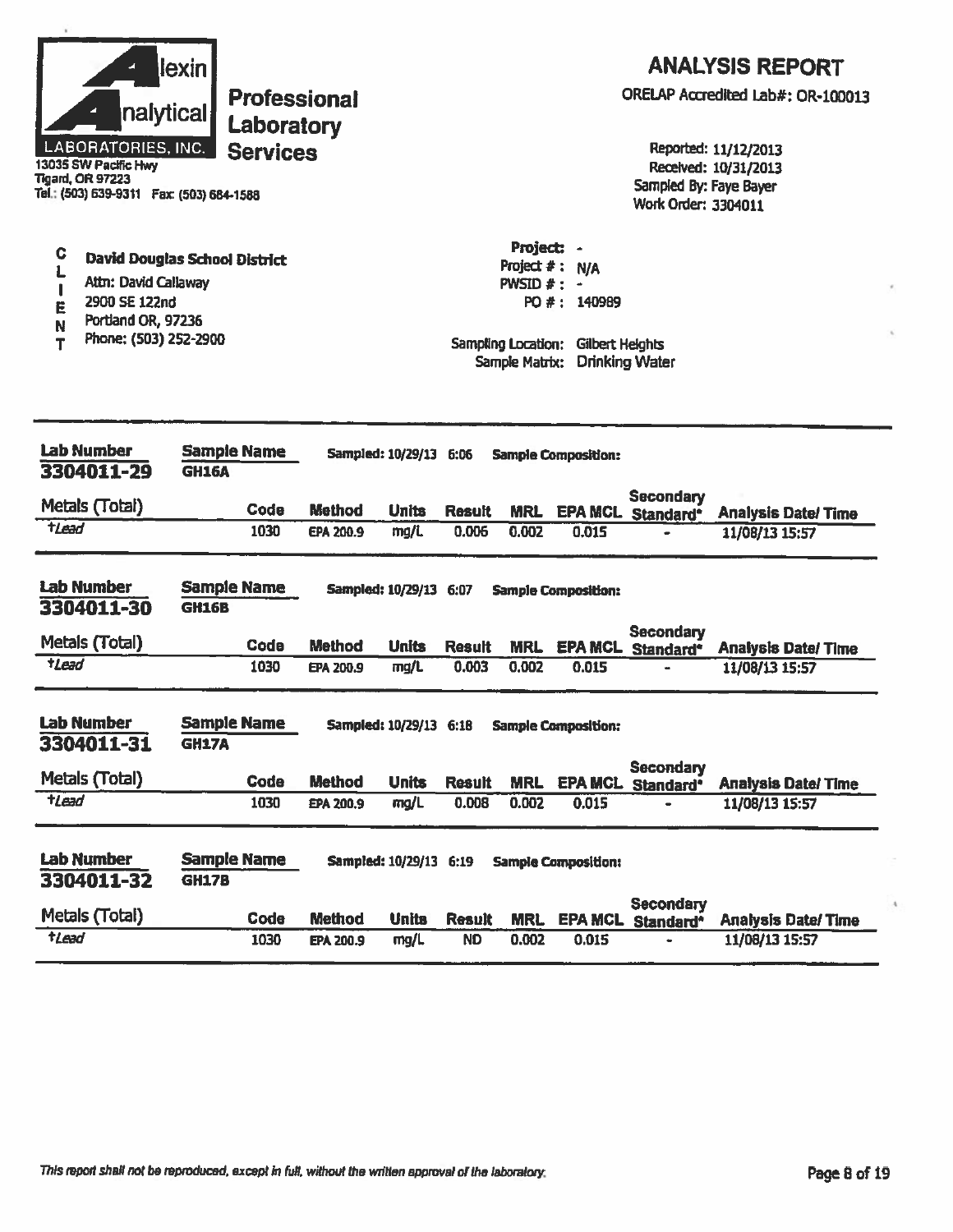| LABORATORIES, INC.<br>13035 SW Pacific Hwy<br><b>Tigard, OR 97223</b><br>Tel.: (503) 639-9311 Fax: (503) 684-1588             | lexin<br>nalytical            | <b>Professional</b><br>Laboratory<br><b>Services</b> |                                   |                                                |                        |                                                |                                                                      | Sampled By: Faye Bayer<br>Work Order: 3304011                  | <b>ANALYSIS REPORT</b><br>ORELAP Accredited Lab#: OR-100013<br>Reported: 11/12/2013<br>Received: 10/31/2013 |
|-------------------------------------------------------------------------------------------------------------------------------|-------------------------------|------------------------------------------------------|-----------------------------------|------------------------------------------------|------------------------|------------------------------------------------|----------------------------------------------------------------------|----------------------------------------------------------------|-------------------------------------------------------------------------------------------------------------|
| C<br>L<br>Attn: David Callaway<br>$\mathbf{f}$<br>2900 SE 122nd<br>E<br>Portland OR, 97236<br>N<br>Phone: (503) 252-2900<br>T | David Douglas School District |                                                      |                                   |                                                |                        | Project: -<br>$PWSID \# : -$<br>Sample Matrix: | Project #: N/A<br>PO #: 140989<br>Sampling Location: Gilbert Heights | <b>Drinking Water</b>                                          |                                                                                                             |
| <b>Lab Number</b><br>3304011-33                                                                                               | <b>GH18A</b>                  | <b>Sample Name</b>                                   |                                   | Sampled: 10/29/13 6:23                         |                        |                                                | <b>Sample Composition:</b>                                           |                                                                |                                                                                                             |
| Metals (Total)                                                                                                                |                               | Code                                                 |                                   |                                                |                        |                                                |                                                                      | Secondary                                                      |                                                                                                             |
| $t$ <i>Lead</i>                                                                                                               |                               | 1030                                                 | <b>Method</b><br><b>EPA 200.9</b> | <b>Units</b><br>mg/L                           | <b>Result</b><br>0.003 | <b>MRL</b><br>0.002                            | 0.015                                                                | EPA MCL Standard*                                              | <b>Analysis Date/Time</b><br>11/08/13 15:57                                                                 |
|                                                                                                                               |                               |                                                      |                                   |                                                |                        |                                                |                                                                      |                                                                |                                                                                                             |
| Lab Number<br>3304011-34                                                                                                      | <b>GH18B</b>                  | <b>Sample Name</b>                                   |                                   | Sampled: 10/29/13 6:24                         |                        |                                                | <b>Sample Composition:</b>                                           |                                                                |                                                                                                             |
| Metals (Total)                                                                                                                |                               | Code                                                 | <b>Method</b>                     | <b>Units</b>                                   | <b>Result</b>          |                                                |                                                                      | <b>Secondary</b><br>MRL EPA MCL Standard*                      |                                                                                                             |
| $t$ Lead                                                                                                                      |                               | 1030                                                 | <b>EPA 200.9</b>                  | mg/L                                           | <b>ND</b>              | 0.002                                          | 0.015                                                                |                                                                | <b>Analysis Date/Time</b><br>11/08/13 15:57                                                                 |
| <b>Lab Number</b><br>3304011-35<br>Metals (Total)<br>$t$ <i>Lead</i>                                                          | <b>GH19A</b>                  | <b>Sample Name</b><br>Code<br>1030                   | <b>Method</b><br>EPA 200.9        | Sampled: 10/29/13 6:26<br><b>Units</b><br>mg/L | <b>Result</b><br>0.004 | <b>MRL</b><br>0.002                            | <b>Sample Composition:</b><br>0,015                                  | <b>Secondary</b><br><b>EPA MCL Standard*</b><br>$\blacksquare$ | <b>Analysis Date/Time</b><br>11/08/13 15:57                                                                 |
| <b>Lab Number</b><br>3304011-36                                                                                               | <b>GH19B</b>                  | <b>Sample Name</b>                                   |                                   | Sampled: 10/29/13 6:28                         |                        |                                                | <b>Sample Composition:</b>                                           | <b>Secondary</b>                                               |                                                                                                             |
| Metals (Total)<br>$t$ <i>lead</i>                                                                                             |                               | <b>Code</b>                                          | <b>Method</b>                     | <b>Units</b>                                   | <b>Result</b>          | <b>MRL</b>                                     |                                                                      | EPA MCL Standard*                                              | <b>Analysis Date/Time</b>                                                                                   |
|                                                                                                                               |                               | 1030                                                 | <b>EPA 200.9</b>                  | mg/L                                           | <b>ND</b>              | 0.002                                          | 0.015                                                                |                                                                | 11/08/13 15:57                                                                                              |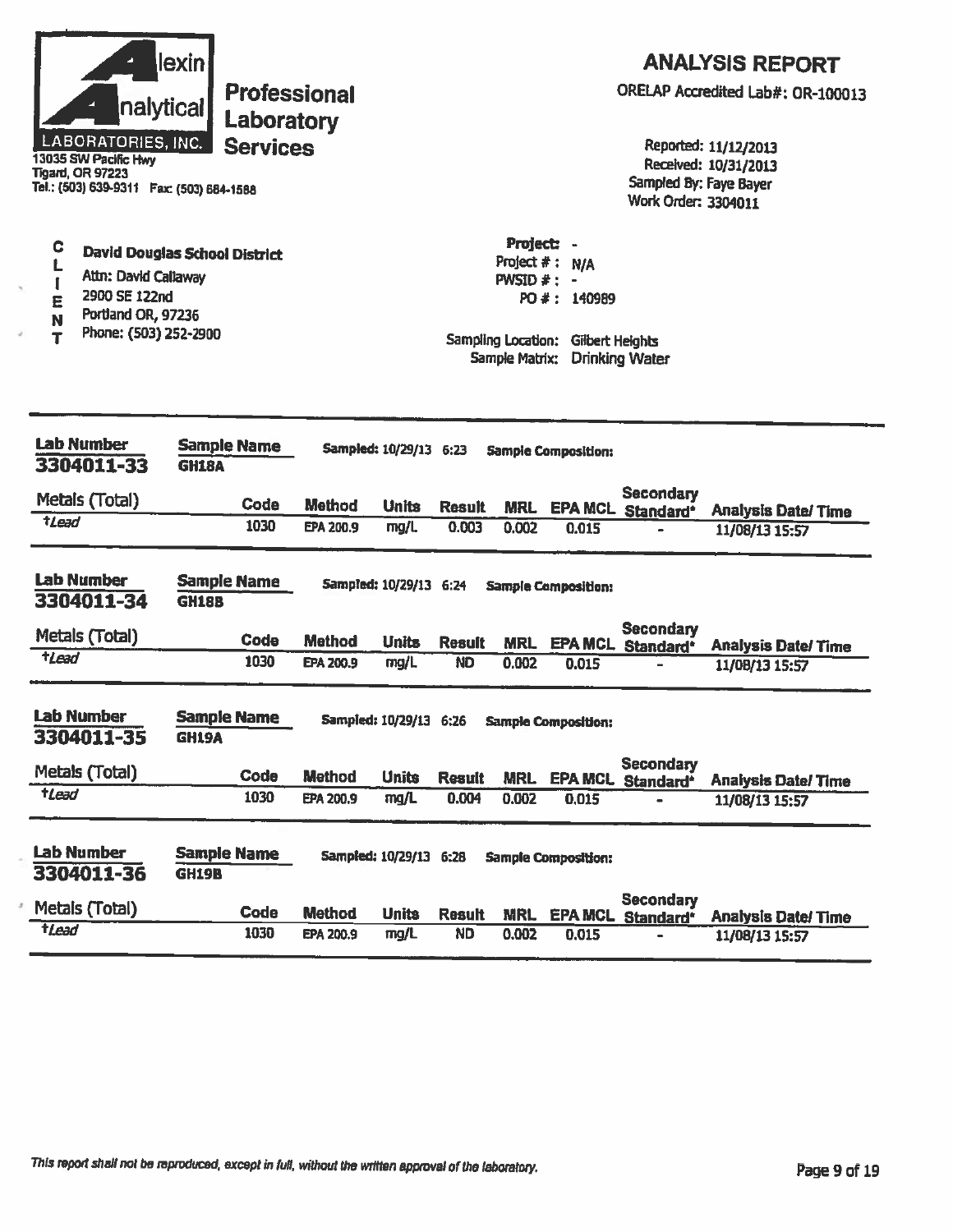| nalytical<br>LABORATORIES, INC.<br>13035 SW Pacific Hwy<br><b>Tigard, OR 97223</b><br>Tel.: (503) 639-9311 Fax: (503) 684-1588 | lexin<br><b>Professional</b><br>Laboratory<br><b>Services</b> |                  |                               |                        |                                                                               |                                       | Sampled By: Faye Bayer                              | <b>ANALYSIS REPORT</b><br>ORELAP Accredited Lab#: OR-100013<br>Reported: 11/12/2013<br>Received: 10/31/2013 |
|--------------------------------------------------------------------------------------------------------------------------------|---------------------------------------------------------------|------------------|-------------------------------|------------------------|-------------------------------------------------------------------------------|---------------------------------------|-----------------------------------------------------|-------------------------------------------------------------------------------------------------------------|
| C<br>L<br>Attn: David Callaway<br>2900 SE 122nd<br>E<br>Portland OR, 97236<br>N<br>Phone: (503) 252-2900<br>т                  | <b>David Douglas School District</b>                          |                  |                               |                        | Project: -<br>Project #:<br>$PWSID$ #:<br>Sampling Location:<br>Sample Matrb: | N/A<br>PO #: 140989<br>Gibert Heights | <b>Work Order: 3304011</b><br><b>Drinking Water</b> |                                                                                                             |
| <b>Lab Number</b>                                                                                                              | <b>Sample Name</b>                                            |                  | Sampled: 10/29/13 5:55        |                        |                                                                               | <b>Sample Composition:</b>            |                                                     |                                                                                                             |
| 3304011-37                                                                                                                     | <b>GH20A</b>                                                  |                  |                               |                        |                                                                               |                                       |                                                     |                                                                                                             |
| Metals (Total)                                                                                                                 | Code                                                          | <b>Method</b>    | <b>Units</b>                  | <b>Result</b>          | <b>MRL</b>                                                                    |                                       | <b>Secondary</b><br><b>EPA MCL Standard*</b>        | <b>Analysis Date/Time</b>                                                                                   |
| tLead                                                                                                                          | 1030                                                          | <b>EPA 200.9</b> | mg/L                          | 0.028                  | 0.002                                                                         | 0.015                                 |                                                     | 11/08/13 15:57 MCLE                                                                                         |
| <b>Lab Number</b><br>3304011-38                                                                                                | <b>Sample Name</b><br><b>GH20B</b>                            |                  | <b>Sampled: 10/29/13 5:56</b> |                        |                                                                               | <b>Sample Composition:</b>            |                                                     |                                                                                                             |
| Metals (Total)                                                                                                                 | Code                                                          | <b>Method</b>    | <b>Units</b>                  | <b>Result</b>          | <b>MRL</b>                                                                    | <b>EPA MCL</b>                        | <b>Secondary</b><br>Standard*                       | <b>Analysis Date/Time</b>                                                                                   |
| <b>tLead</b>                                                                                                                   | 1030                                                          | <b>EPA 200.9</b> | mg/L                          | <b>ND</b>              | 0.002                                                                         | 0.015                                 |                                                     | 11/08/13 15:57                                                                                              |
| <b>Lab Number</b><br>3304011-39<br>Metals (Total)                                                                              | <b>Sample Name</b><br><b>GH21A</b>                            |                  | Sampled: 10/29/13 5:S9        |                        |                                                                               | Samole Composition:                   | Secondary                                           |                                                                                                             |
| tLead                                                                                                                          | Code<br>1030                                                  | <b>Method</b>    | <b>Units</b><br>mg/L          | <b>Result</b><br>0.002 | <b>MRL</b><br>0.002                                                           | 0.015                                 | <b>EPA MCL Standard*</b>                            | <b>Analysis Date/Time</b><br>11/08/13 15:57                                                                 |
|                                                                                                                                |                                                               | EPA 200.9        |                               |                        |                                                                               |                                       |                                                     |                                                                                                             |
| <b>Lab Number</b><br>3304011-40                                                                                                | <b>Sample Name</b><br><b>GH21B</b>                            |                  | <b>Sampled: 10/29/13 6:00</b> |                        |                                                                               | <b>Sample Composition:</b>            | <b>Secondary</b>                                    |                                                                                                             |
| Metals (Total)                                                                                                                 | Code                                                          | <b>Method</b>    | <b>Units</b>                  | <b>Result</b>          | <b>MRL</b>                                                                    | <b>EPA MCL</b>                        | Standard*                                           | <b>Analysis Date/Time</b>                                                                                   |
| tLead                                                                                                                          | 1030                                                          | EPA 200.9        | mg/L                          | 0.003                  | 0.002                                                                         | 0.015                                 |                                                     | 11/08/13 15:57                                                                                              |

i,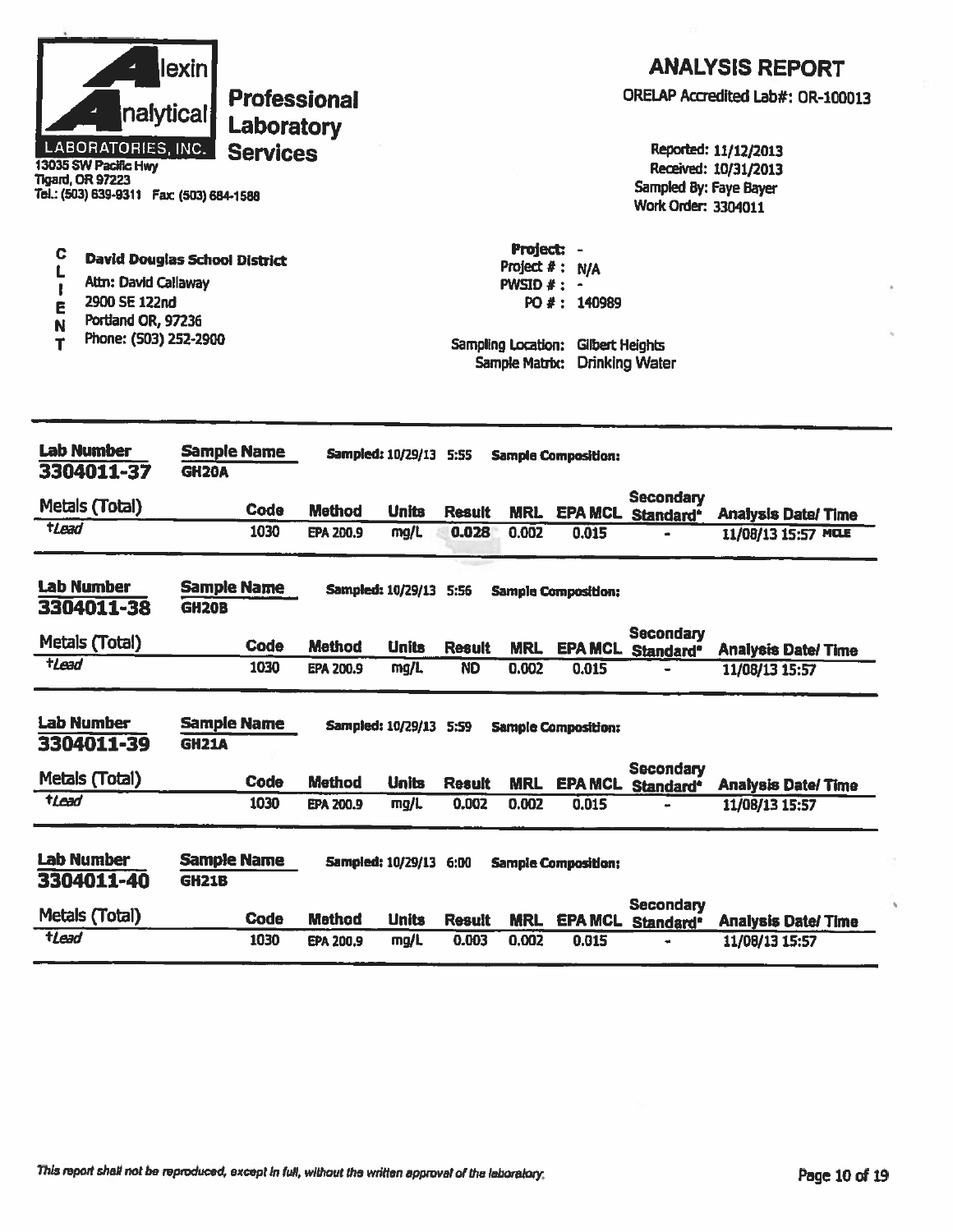| Project: -<br>C<br><b>David Douglas School District</b><br>Project $#$ :<br><b>N/A</b><br>Attn: David Callaway<br><b>PWSID <math>#</math>: -</b><br>I<br>2900 SE 122nd<br>PO #: 140989<br>E<br>Portland OR, 97236<br>N<br>Phone: (503) 252-2900<br>Т<br>Sampling Location:<br><b>Gilbert Heights</b><br><b>Drinking Water</b><br>Sample Matrix:<br><b>Lab Number</b><br><b>Sample Name</b><br>Sampled: 10/29/13 6:15<br><b>Sample Composition:</b><br>3304011-41<br><b>GH22A</b><br><b>Secondary</b><br>Metals (Total)<br>Code<br><b>Method</b><br><b>Units</b><br><b>Result</b><br><b>MRL</b><br>EPA MCL Standard*<br><b>Analysis Date/Time</b><br><b>tLead</b><br>1030<br>EPA 200.9<br>mg/L<br>ND<br>0.002<br>0.015<br>11/08/13 15:57<br><b>Lab Number</b><br><b>Sample Name</b><br>Sampled: 10/29/13 6:16<br><b>Sample Composition:</b><br>3304011-42<br><b>GH22B</b><br><b>Secondary</b><br>Metals (Total)<br><b>Code</b><br>Method<br><b>Units</b><br><b>Result</b><br><b>MRL</b><br>EPA MCL Standard*<br><b>Analysis Date/ Time</b><br>$t$ Lead<br>1030<br><b>ND</b><br>0.002<br>EPA 200.9<br>mg/L<br>0.015<br>11/08/13 15:57<br><b>Lab Number</b><br><b>Sample Name</b><br>Sampled: 10/29/13 6:20<br><b>Sample Composition:</b><br>3304011-43<br><b>GH23A</b><br><b>Secondary</b><br>Metals (Total)<br>Code<br><b>Method</b><br><b>Units</b><br><b>Result</b><br><b>MRL</b><br><b>EPA MCL Standard*</b><br><b>Analysis Date/Time</b><br>tLead<br>1030<br><b>ND</b><br>mg/L<br>0.002<br>EPA 200.9<br>0.015<br>11/08/13 15:57<br><b>Sample Name</b><br>Sampled: 10/29/13 6:22<br><b>Sample Composition:</b><br><b>GH23B</b><br><b>Secondary</b><br>Metals (Total)<br>Code<br><b>Method</b><br><b>Units</b><br><b>Result</b><br><b>MRL</b><br><b>EPA MCL Standard*</b><br><b>Analysis Date/Time</b><br>tLead<br>1030<br><b>ND</b><br>EPA 200.9<br>mg/L<br>0.002<br>0.015<br>11/08/13 15:57 | <b>LABORATORIES, INC.</b><br>13035 SW Pacific Hwy<br><b>Tigard, OR 97223</b><br>Tel.: (503) 639-9311  Fax: (503) 684-1586 | lexin<br><b>Professional</b><br>nalyticall<br>Laboratory<br><b>Services</b> |  |  | Sampled By: Faye Bayer<br>Work Order: 3304011 | <b>ANALYSIS REPORT</b><br>ORELAP Accredited Lab#: OR-100013<br>Reported: 11/12/2013<br>Received: 10/31/2013 |
|------------------------------------------------------------------------------------------------------------------------------------------------------------------------------------------------------------------------------------------------------------------------------------------------------------------------------------------------------------------------------------------------------------------------------------------------------------------------------------------------------------------------------------------------------------------------------------------------------------------------------------------------------------------------------------------------------------------------------------------------------------------------------------------------------------------------------------------------------------------------------------------------------------------------------------------------------------------------------------------------------------------------------------------------------------------------------------------------------------------------------------------------------------------------------------------------------------------------------------------------------------------------------------------------------------------------------------------------------------------------------------------------------------------------------------------------------------------------------------------------------------------------------------------------------------------------------------------------------------------------------------------------------------------------------------------------------------------------------------------------------------------------------------------------------------------------------------------------------------------------------------------------|---------------------------------------------------------------------------------------------------------------------------|-----------------------------------------------------------------------------|--|--|-----------------------------------------------|-------------------------------------------------------------------------------------------------------------|
|                                                                                                                                                                                                                                                                                                                                                                                                                                                                                                                                                                                                                                                                                                                                                                                                                                                                                                                                                                                                                                                                                                                                                                                                                                                                                                                                                                                                                                                                                                                                                                                                                                                                                                                                                                                                                                                                                                |                                                                                                                           |                                                                             |  |  |                                               |                                                                                                             |
|                                                                                                                                                                                                                                                                                                                                                                                                                                                                                                                                                                                                                                                                                                                                                                                                                                                                                                                                                                                                                                                                                                                                                                                                                                                                                                                                                                                                                                                                                                                                                                                                                                                                                                                                                                                                                                                                                                |                                                                                                                           |                                                                             |  |  |                                               |                                                                                                             |
|                                                                                                                                                                                                                                                                                                                                                                                                                                                                                                                                                                                                                                                                                                                                                                                                                                                                                                                                                                                                                                                                                                                                                                                                                                                                                                                                                                                                                                                                                                                                                                                                                                                                                                                                                                                                                                                                                                |                                                                                                                           |                                                                             |  |  |                                               |                                                                                                             |
|                                                                                                                                                                                                                                                                                                                                                                                                                                                                                                                                                                                                                                                                                                                                                                                                                                                                                                                                                                                                                                                                                                                                                                                                                                                                                                                                                                                                                                                                                                                                                                                                                                                                                                                                                                                                                                                                                                |                                                                                                                           |                                                                             |  |  |                                               |                                                                                                             |
|                                                                                                                                                                                                                                                                                                                                                                                                                                                                                                                                                                                                                                                                                                                                                                                                                                                                                                                                                                                                                                                                                                                                                                                                                                                                                                                                                                                                                                                                                                                                                                                                                                                                                                                                                                                                                                                                                                |                                                                                                                           |                                                                             |  |  |                                               |                                                                                                             |
|                                                                                                                                                                                                                                                                                                                                                                                                                                                                                                                                                                                                                                                                                                                                                                                                                                                                                                                                                                                                                                                                                                                                                                                                                                                                                                                                                                                                                                                                                                                                                                                                                                                                                                                                                                                                                                                                                                |                                                                                                                           |                                                                             |  |  |                                               |                                                                                                             |
|                                                                                                                                                                                                                                                                                                                                                                                                                                                                                                                                                                                                                                                                                                                                                                                                                                                                                                                                                                                                                                                                                                                                                                                                                                                                                                                                                                                                                                                                                                                                                                                                                                                                                                                                                                                                                                                                                                |                                                                                                                           |                                                                             |  |  |                                               |                                                                                                             |
|                                                                                                                                                                                                                                                                                                                                                                                                                                                                                                                                                                                                                                                                                                                                                                                                                                                                                                                                                                                                                                                                                                                                                                                                                                                                                                                                                                                                                                                                                                                                                                                                                                                                                                                                                                                                                                                                                                |                                                                                                                           |                                                                             |  |  |                                               |                                                                                                             |
|                                                                                                                                                                                                                                                                                                                                                                                                                                                                                                                                                                                                                                                                                                                                                                                                                                                                                                                                                                                                                                                                                                                                                                                                                                                                                                                                                                                                                                                                                                                                                                                                                                                                                                                                                                                                                                                                                                |                                                                                                                           |                                                                             |  |  |                                               |                                                                                                             |
|                                                                                                                                                                                                                                                                                                                                                                                                                                                                                                                                                                                                                                                                                                                                                                                                                                                                                                                                                                                                                                                                                                                                                                                                                                                                                                                                                                                                                                                                                                                                                                                                                                                                                                                                                                                                                                                                                                | <b>Lab Number</b><br>3304011-44                                                                                           |                                                                             |  |  |                                               |                                                                                                             |
|                                                                                                                                                                                                                                                                                                                                                                                                                                                                                                                                                                                                                                                                                                                                                                                                                                                                                                                                                                                                                                                                                                                                                                                                                                                                                                                                                                                                                                                                                                                                                                                                                                                                                                                                                                                                                                                                                                |                                                                                                                           |                                                                             |  |  |                                               |                                                                                                             |
|                                                                                                                                                                                                                                                                                                                                                                                                                                                                                                                                                                                                                                                                                                                                                                                                                                                                                                                                                                                                                                                                                                                                                                                                                                                                                                                                                                                                                                                                                                                                                                                                                                                                                                                                                                                                                                                                                                |                                                                                                                           |                                                                             |  |  |                                               |                                                                                                             |

Ō,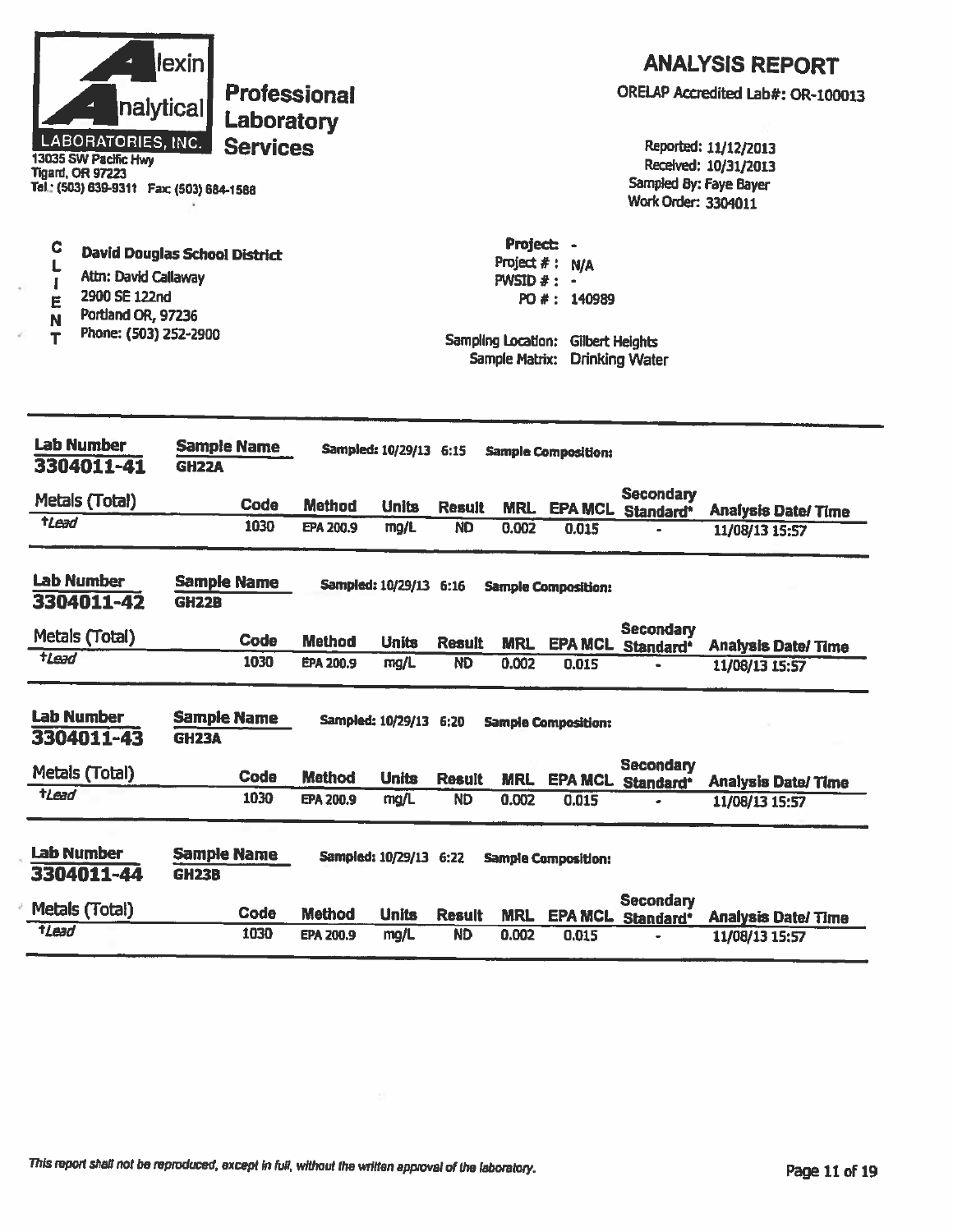|                  | nalytical<br>LABORATORIES, INC.<br>13035 SW Pacific Hwy<br><b>Tigard, OR 97223</b><br>Tel.: (503) 639-9311  Fax: (503) 684-1588 | <u>lexin</u><br><b>Professional</b><br>Laboratory<br><b>Services</b> |                            |                        |                                                                |                                                          |                            | Sampled By: Faye Bayer<br>Work Order: 3304011 | <b>ANALYSIS REPORT</b><br>ORELAP Accredited Lab#: OR-100013<br>Reported: 11/12/2013<br>Received: 10/31/2013 |
|------------------|---------------------------------------------------------------------------------------------------------------------------------|----------------------------------------------------------------------|----------------------------|------------------------|----------------------------------------------------------------|----------------------------------------------------------|----------------------------|-----------------------------------------------|-------------------------------------------------------------------------------------------------------------|
| C<br>E<br>N<br>т | <b>David Douglas School District</b><br>Attn: David Callaway<br>2900 SE 122nd<br>Portland OR, 97236<br>Phone: (503) 252-2900    |                                                                      |                            |                        | Project: -<br>PWSID #:<br>Sampling Location:<br>Sample Matrix: | Project #: N/A<br>PO #: 140989<br><b>Gilbert Heights</b> | <b>Drinking Water</b>      |                                               |                                                                                                             |
|                  | <b>Lab Number</b><br>3304011-45                                                                                                 | <b>Sample Name</b><br>GHHALL33A                                      |                            | Sampled: 10/29/13 6:56 |                                                                |                                                          | <b>Sample Composition:</b> |                                               |                                                                                                             |
|                  | Metals (Total)                                                                                                                  | Code                                                                 |                            |                        |                                                                |                                                          |                            | <b>Secondary</b>                              |                                                                                                             |
| $t$ <i>Lead</i>  |                                                                                                                                 | 1030                                                                 | <b>Method</b><br>EPA 200.9 | <b>Units</b><br>mg/L   | <b>Result</b><br><b>ND</b>                                     | <b>MRL</b><br>0.002                                      | 0.015                      | EPA MCL Standard*                             | <b>Analysis Date/Time</b><br>11/08/13 15:57                                                                 |
|                  | <b>Lab Number</b><br>3304011-46                                                                                                 | <b>Sample Name</b><br><b>GHHALL33B</b>                               |                            | Sampled: 10/29/13 6:57 |                                                                |                                                          | <b>Sample Composition:</b> |                                               |                                                                                                             |
|                  | Metals (Total)                                                                                                                  | Code                                                                 | <b>Method</b>              | <b>Units</b>           | <b>Result</b>                                                  | <b>MRL</b>                                               |                            | <b>Secondary</b><br><b>EPA MCL Standard*</b>  | <b>Analysis Date/Time</b>                                                                                   |
| tLead            |                                                                                                                                 | 1030                                                                 | EPA 200.9                  | mg/L                   | <b>ND</b>                                                      | 0.002                                                    | 0.015                      |                                               | 11/08/13 15:57                                                                                              |
|                  | Lab Number<br>3304011-47                                                                                                        | <b>Sample Name</b><br><b>GH31A</b>                                   |                            | Sampled: 10/29/13 7:06 |                                                                |                                                          | Sampie Composition:        |                                               |                                                                                                             |
|                  | Metals (Total)                                                                                                                  | Code                                                                 | <b>Method</b>              | <b>Units</b>           | <b>Result</b>                                                  | MRL.                                                     |                            | <b>Secondary</b><br>EPA MCL Standard*         | <b>Analysis Date/Time</b>                                                                                   |
| tLead            |                                                                                                                                 | 1030                                                                 | <b>EPA 200.9</b>           | mg/L                   | <b>ND</b>                                                      | 0.002                                                    | 0.015                      |                                               | 11/08/13 15:57                                                                                              |
|                  | <b>Lab Number</b><br>3304011-48                                                                                                 | <b>Sample Name</b><br><b>GH31B</b>                                   |                            | Sampled: 10/29/13 7:08 |                                                                |                                                          | <b>Sample Composition:</b> | <b>Secondary</b>                              |                                                                                                             |
|                  | Metals (Total)                                                                                                                  | Code                                                                 | <b>Method</b>              | <b>Units</b>           | <b>Result</b>                                                  | <b>MRL</b>                                               |                            | EPA MCL Standard*                             | <b>Analysis Date/Time</b>                                                                                   |
| tLead            |                                                                                                                                 | 1030                                                                 | EPA 200.9                  | mg/L                   | <b>ND</b>                                                      | 0.002                                                    | 0.015                      |                                               | 11/08/13 15:57                                                                                              |

V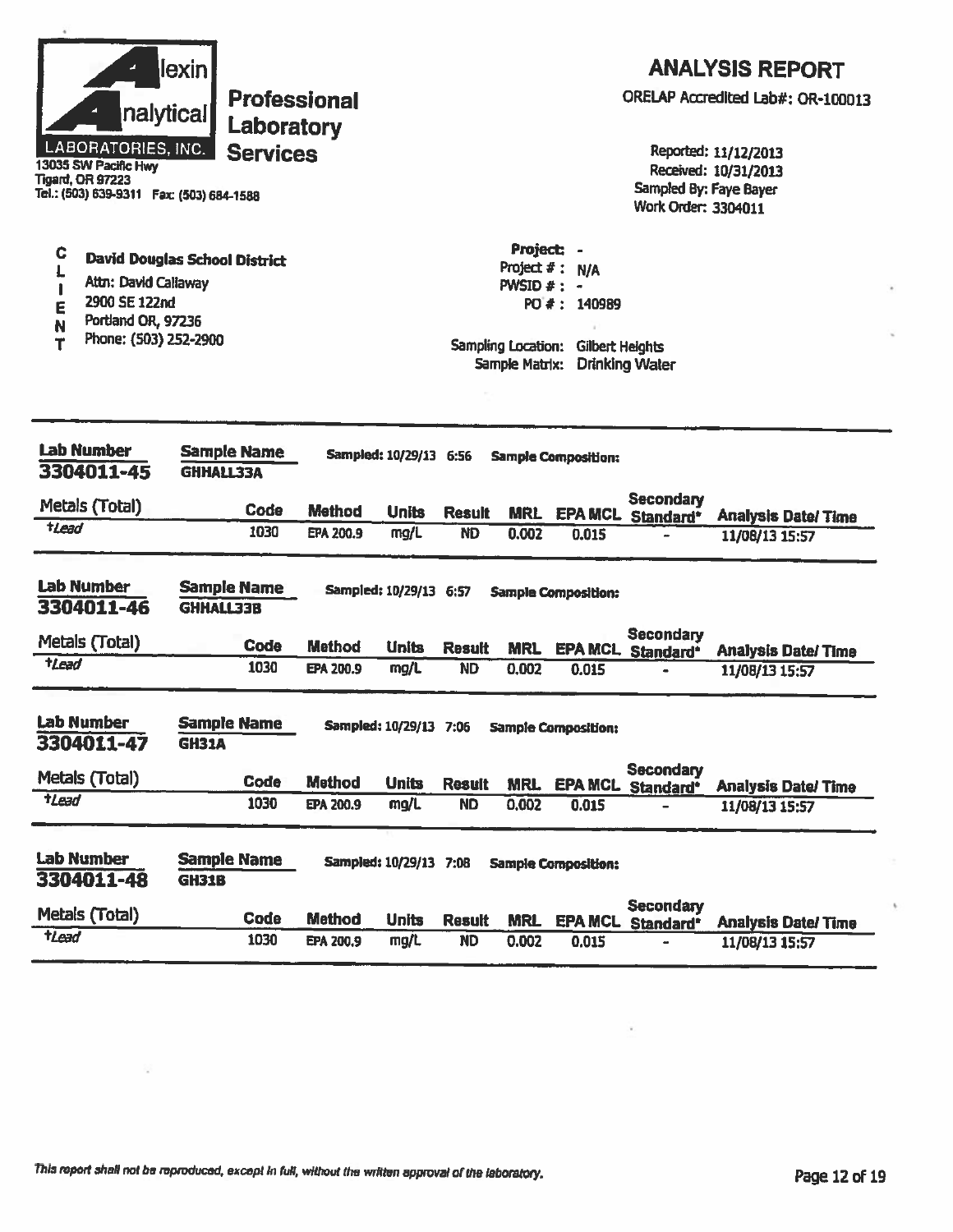| <b>lexin</b><br>nalytical<br>LABORATORIES, INC.<br>13035 SW Pacific Hwy<br>Tigard, OR 97223<br>Tel.: (503) 639-9311  Fax: (503) 684-1588                           | <b>Professional</b><br>Laboratory<br><b>Services</b> |                  |                        |               |                             |                                                                                                       | Sampled By: Faye Bayer<br><b>Work Order: 3304011</b> | <b>ANALYSIS REPORT</b><br>ORELAP Accredited Lab#: OR-100013<br>Reported: 11/12/2013<br>Received: 10/31/2013 |
|--------------------------------------------------------------------------------------------------------------------------------------------------------------------|------------------------------------------------------|------------------|------------------------|---------------|-----------------------------|-------------------------------------------------------------------------------------------------------|------------------------------------------------------|-------------------------------------------------------------------------------------------------------------|
| $\cdot$ C<br><b>David Douglas School District</b><br>L<br>Attn: David Callaway<br>t<br>2900 SE 122nd<br>E<br>Portland OR, 97236<br>N<br>Phone: (503) 252-2900<br>T |                                                      |                  |                        |               | Project: -<br>PWSID $#$ : - | Project #: N/A<br>PO #: 140989<br>Sampling Location: Gilbert Heights<br>Sample Matrix: Drinking Water |                                                      |                                                                                                             |
| <b>Lab Number</b><br>3304011-49                                                                                                                                    | <b>Sample Name</b><br><b>GH32A</b>                   |                  | Sampled: 10/29/13 7:04 |               |                             | <b>Sample Composition:</b>                                                                            |                                                      |                                                                                                             |
| Metals (Total)                                                                                                                                                     | Code                                                 | <b>Method</b>    | <b>Units</b>           | <b>Result</b> | <b>MRL</b>                  | <b>EPA MCL</b>                                                                                        | <b>Secondary</b>                                     |                                                                                                             |
| $t$ Lead                                                                                                                                                           | 1030                                                 | EPA 200.9        | mg/L                   | <b>ND</b>     | 0.002                       | 0.015                                                                                                 | Standard <sup>*</sup>                                | <b>Analysis Date/Time</b><br>11/08/13 15:57                                                                 |
| <b>Lab Number</b><br>3304011-50                                                                                                                                    | <b>Sample Name</b><br><b>GH32B</b>                   |                  | Sampled: 10/29/13 7:05 |               |                             | <b>Sample Composition:</b>                                                                            |                                                      |                                                                                                             |
| Metals (Total)                                                                                                                                                     | Code                                                 | <b>Method</b>    | <b>Units</b>           | <b>Result</b> |                             |                                                                                                       | <b>Secondary</b><br><b>MRL EPA MCL Standard*</b>     | <b>Analysis Date/Time</b>                                                                                   |
| <b>tLead</b>                                                                                                                                                       | 1030                                                 | EPA 200.9        | mg/L                   | <b>ND</b>     | 0.002                       | 0.015                                                                                                 |                                                      | 11/08/13 15:57                                                                                              |
| Lab Number<br>3304011-51                                                                                                                                           | <b>Sample Name</b><br><b>GH33A</b>                   |                  |                        |               |                             | Sampled: 10/29/13 6:50 Sample Composition:                                                            |                                                      |                                                                                                             |
| Metals (Total)                                                                                                                                                     | <b>Code</b>                                          | <b>Method</b>    | <b>Units</b>           | <b>Result</b> | <b>MRL</b>                  |                                                                                                       | <b>Secondary</b><br><b>EPA MCL Standard*</b>         | <b>Analysis Date/Time</b>                                                                                   |
| $t$ Lead                                                                                                                                                           | 1030                                                 | <b>EPA 200.9</b> | mg/L                   | <b>ND</b>     | 0.002                       | 0.015                                                                                                 |                                                      | 11/11/13 15:57                                                                                              |
| Lab Number<br>3304011-52                                                                                                                                           | <b>Sample Name</b><br><b>GH33B</b>                   |                  | Sampled: 10/29/13 6:52 |               |                             | <b>Sample Composition:</b>                                                                            |                                                      |                                                                                                             |
| Metals (Total)                                                                                                                                                     | <b>Code</b>                                          | <b>Method</b>    | <b>Units</b>           | <b>Result</b> | <b>MRL</b>                  | <b>EPA MCL</b>                                                                                        | <b>Secondary</b><br>Standard*                        | <b>Analysis Date/Time</b>                                                                                   |
| $t$ Lead                                                                                                                                                           | 1030                                                 | <b>EPA 200.9</b> | mg/L                   | <b>ND</b>     | 0.002                       | 0.015                                                                                                 |                                                      | 11/11/13 15:57                                                                                              |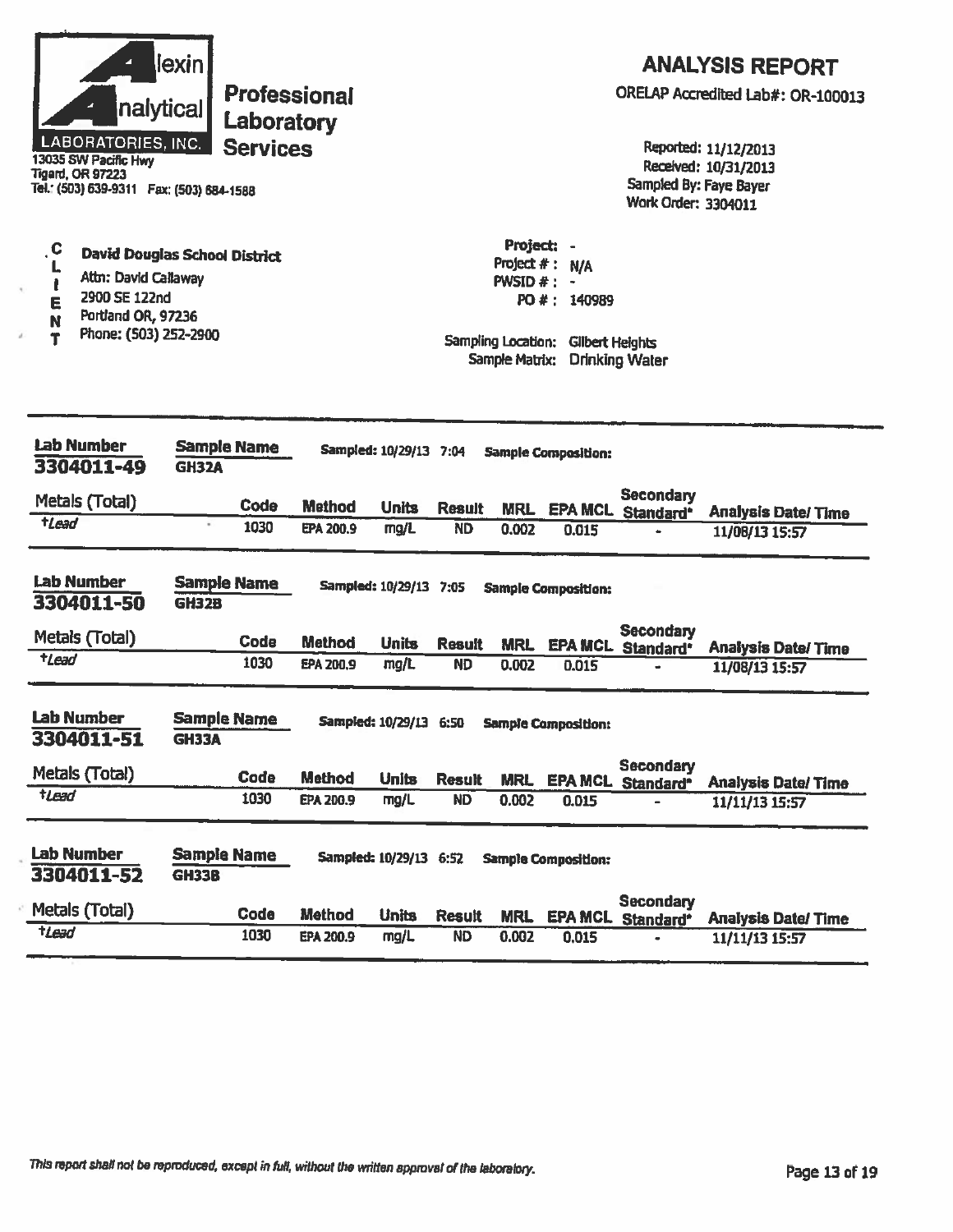| nalytical<br>LABORATORIES, INC.<br>13035 SW Pacific Hwy<br><b>Tigard, OR 97223</b><br>Tel.: (503) 639-9311  Fax: (503) 684-1588 | lexin<br><b>Professional</b><br>Laboratory<br><b>Services</b> |               |                               |               |                                                                                                      |                                                      | Sampled By: Faye Bayer<br>Work Order: 3304011 | <b>ANALYSIS REPORT</b><br>ORELAP Accredited Lab#: OR-100013<br>Reported: 11/12/2013<br>Received: 10/31/2013 |
|---------------------------------------------------------------------------------------------------------------------------------|---------------------------------------------------------------|---------------|-------------------------------|---------------|------------------------------------------------------------------------------------------------------|------------------------------------------------------|-----------------------------------------------|-------------------------------------------------------------------------------------------------------------|
| C<br>Attn: David Callaway<br>2900 SE 122nd<br>E<br>Portland OR, 97236<br>N<br>Phone: (503) 252-2900<br>Т                        | <b>David Douglas School District</b>                          |               |                               |               | Project: -<br>Project $#:$<br><b>PWSID #: <math>-</math></b><br>Sampling Location:<br>Sample Matrix: | <b>N/A</b><br>PO #: 140989<br><b>Gilbert Heights</b> | <b>Drinking Water</b>                         |                                                                                                             |
| <b>Lab Number</b><br>3304011-53                                                                                                 | <b>Sample Name</b><br><b>GH34A</b>                            |               | Sampled: 10/29/13 6:47        |               |                                                                                                      | <b>Sample Composition:</b>                           |                                               |                                                                                                             |
| Metals (Total)                                                                                                                  | Code                                                          | <b>Method</b> | <b>Units</b>                  | <b>Result</b> |                                                                                                      |                                                      | <b>Secondary</b>                              |                                                                                                             |
| $t$ Lead                                                                                                                        | 1030                                                          | EPA 200.9     | mg/L                          | <b>ND</b>     | <b>MRL</b><br>0.002                                                                                  | <b>EPA MCL</b><br>0.015                              | Standard*                                     | <b>Analysis Date/Time</b><br>11/11/13 15:57                                                                 |
| <b>Lab Number</b><br>3304011-54                                                                                                 | <b>Sample Name</b><br>GH34B                                   |               | <b>Sampled: 10/29/13 6:48</b> |               |                                                                                                      | <b>Sample Composition:</b>                           |                                               |                                                                                                             |
| Metals (Total)                                                                                                                  | Code                                                          | <b>Method</b> | <b>Units</b>                  | <b>Result</b> | <b>MRL</b>                                                                                           |                                                      | <b>Secondary</b><br>EPA MCL Standard*         | <b>Analysis Date/Time</b>                                                                                   |
| tLead                                                                                                                           | 1030                                                          | EPA 200.9     | mg/L                          | <b>ND</b>     | 0.002                                                                                                | 0.015                                                |                                               | 11/11/13 15:57                                                                                              |
| <b>Lab Number</b><br>3304011-55                                                                                                 | <b>Sample Name</b><br><b>GHOFFICEA</b>                        |               | Sampled: 10/25/13 6:37        |               |                                                                                                      | <b>Sample Composition:</b>                           |                                               |                                                                                                             |
| Metals (Total)                                                                                                                  | <b>Code</b>                                                   | <b>Method</b> | <b>Units</b>                  | Result        | <b>MRL</b>                                                                                           | <b>EPA MCL</b>                                       | <b>Secondary</b><br>Standard*                 | <b>Analysis Date/Time</b>                                                                                   |
| tLead                                                                                                                           | 1030                                                          | EPA 200.9     | mg/L                          | 0.009         | 0.002                                                                                                | 0.015                                                |                                               | 11/11/13 15:57                                                                                              |
| <b>Lab Number</b><br>3304011-56                                                                                                 | <b>Sample Name</b><br><b>GHOFFICEB</b>                        |               | Sampled: 10/25/13 6:39        |               |                                                                                                      | <b>Sample Composition:</b>                           | <b>Secondary</b>                              |                                                                                                             |
| Metals (Total)                                                                                                                  | Code                                                          | <b>Method</b> | <b>Units</b>                  | <b>Result</b> | <b>MRL</b>                                                                                           |                                                      | <b>EPA MCL Standard*</b>                      | <b>Analysis Date/Time</b>                                                                                   |
| tLead                                                                                                                           | 1030                                                          | EPA 200.9     | mg/L                          | 0.009         | 0.002                                                                                                | 0.015                                                |                                               | 11/11/13 15:57                                                                                              |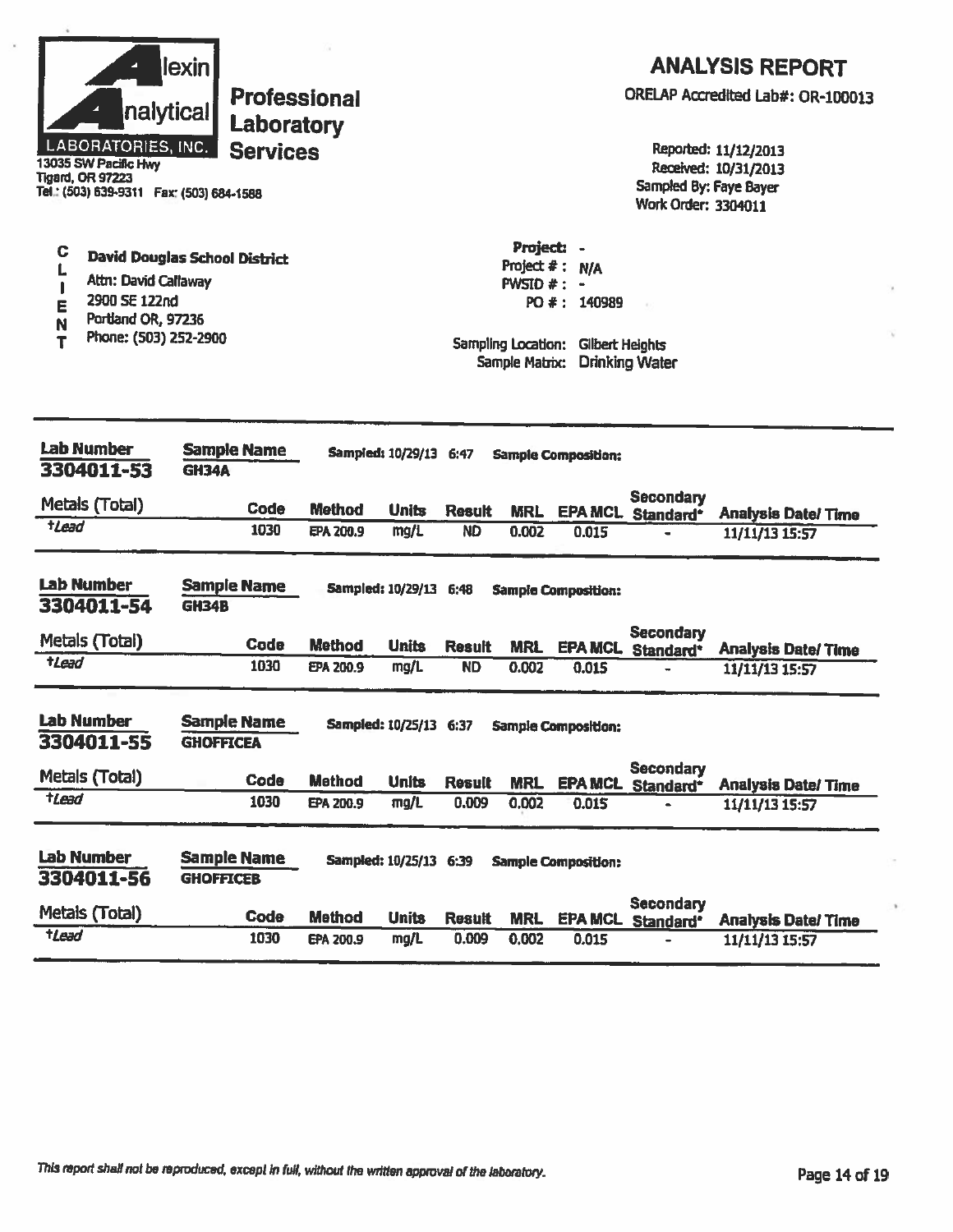|                                                                                                                                                            | nalytical<br>LABORATORIES, INC.<br>13035 SW Pacific Hwy<br><b>Tigard, OR 97223</b><br>Tel.: (503) 639-9311  Fax: (503) 684-1588 | lexin            | <b>Professional</b><br>Laboratory<br><b>Services</b> |                  |                        |               |                                                                     |                                                                     | Sampled By: Faye Bayer<br>Work Order: 3304011 | <b>ANALYSIS REPORT</b><br>ORELAP Accredited Lab#: OR-100013<br>Reported: 11/12/2013<br>Received: 10/31/2013 |
|------------------------------------------------------------------------------------------------------------------------------------------------------------|---------------------------------------------------------------------------------------------------------------------------------|------------------|------------------------------------------------------|------------------|------------------------|---------------|---------------------------------------------------------------------|---------------------------------------------------------------------|-----------------------------------------------|-------------------------------------------------------------------------------------------------------------|
| C<br><b>David Douglas School District</b><br>L<br>Attn: David Callaway<br>î<br>2900 SE 122nd<br>E<br>Portland OR, 97236<br>Ñ<br>Phone: (503) 252-2900<br>т |                                                                                                                                 |                  |                                                      |                  |                        |               | Project: -<br>$PWSID$ $*$ :<br>Sampling Location:<br>Sample Matrix: | Project #: N/A<br>$\blacksquare$<br>PO #: 140989<br>Gilbert Heights | <b>Drinking Water</b>                         |                                                                                                             |
|                                                                                                                                                            | <b>Lab Number</b><br>3304011-57                                                                                                 | <b>GHHALLIA</b>  | <b>Sample Name</b>                                   |                  | Sampled: 10/25/13 7:06 |               |                                                                     | <b>Sample Composition:</b>                                          |                                               |                                                                                                             |
|                                                                                                                                                            | Metals (Total)                                                                                                                  |                  | <b>Code</b>                                          | <b>Method</b>    | <b>Units</b>           | <b>Result</b> | <b>MRL</b>                                                          |                                                                     | <b>Secondary</b><br>EPA MCL Standard*         |                                                                                                             |
| $t$ Lead                                                                                                                                                   |                                                                                                                                 |                  | 1030                                                 | <b>EPA 200.9</b> | mg/L                   | 0.017         | 0.002                                                               | 0.015                                                               |                                               | <b>Analysis Date/Time</b><br>11/11/13 15:57 MCLE                                                            |
|                                                                                                                                                            | <b>Lab Number</b><br>3304011-58                                                                                                 | <b>GHHALL1B</b>  | <b>Sample Name</b>                                   |                  | Sampled: 10/25/13 7:08 |               |                                                                     | <b>Sample Composition:</b>                                          |                                               |                                                                                                             |
|                                                                                                                                                            | Metals (Total)                                                                                                                  |                  | Code                                                 | <b>Method</b>    | <b>Units</b>           | <b>Result</b> | <b>MRL</b>                                                          |                                                                     | <b>Secondary</b><br><b>EPA MCL Standard*</b>  | <b>Analysis Date/Time</b>                                                                                   |
| $t$ <i>Lead</i>                                                                                                                                            |                                                                                                                                 |                  | 1030                                                 | EPA 200.9        | mg/L                   | <b>ND</b>     | 0.002                                                               | 0.015                                                               |                                               | 11/11/13 15:57                                                                                              |
|                                                                                                                                                            | <b>Lab Number</b><br>3304011-59                                                                                                 | <b>GHHALL11A</b> | <b>Sample Name</b>                                   |                  | Sampled: 10/25/13 7:56 |               |                                                                     | <b>Sample Composition:</b>                                          |                                               |                                                                                                             |
|                                                                                                                                                            | Metals (Total)                                                                                                                  |                  | Code                                                 | <b>Method</b>    | <b>Units</b>           | <b>Result</b> | <b>MRL</b>                                                          | <b>EPA MCL</b>                                                      | <b>Secondary</b><br>Standard*                 | <b>Analysis Date/ Time</b>                                                                                  |
| tLead                                                                                                                                                      |                                                                                                                                 |                  | 1030                                                 | <b>EPA 200.9</b> | mg/L                   | <b>ND</b>     | 0.002                                                               | 0.015                                                               |                                               | 11/11/13 15:57                                                                                              |
|                                                                                                                                                            | <b>Lab Number</b><br>3304011-60                                                                                                 | <b>GHHALL11B</b> | <b>Sample Name</b>                                   |                  | Sampled: 10/25/13 7:58 |               |                                                                     | <b>Sample Composition:</b>                                          | <b>Secondary</b>                              |                                                                                                             |
|                                                                                                                                                            | Metals (Total)                                                                                                                  |                  | <b>Code</b>                                          | <b>Method</b>    | <b>Units</b>           | <b>Result</b> | <b>MRL</b>                                                          |                                                                     | EPA MCL Standard*                             | <b>Analysis Date/Time</b>                                                                                   |
| $t$ <i>Lead</i>                                                                                                                                            |                                                                                                                                 |                  | 1030                                                 | EPA 200.9        | mg/L                   | <b>ND</b>     | 0.002                                                               | 0.015                                                               |                                               | 11/11/13 15:57                                                                                              |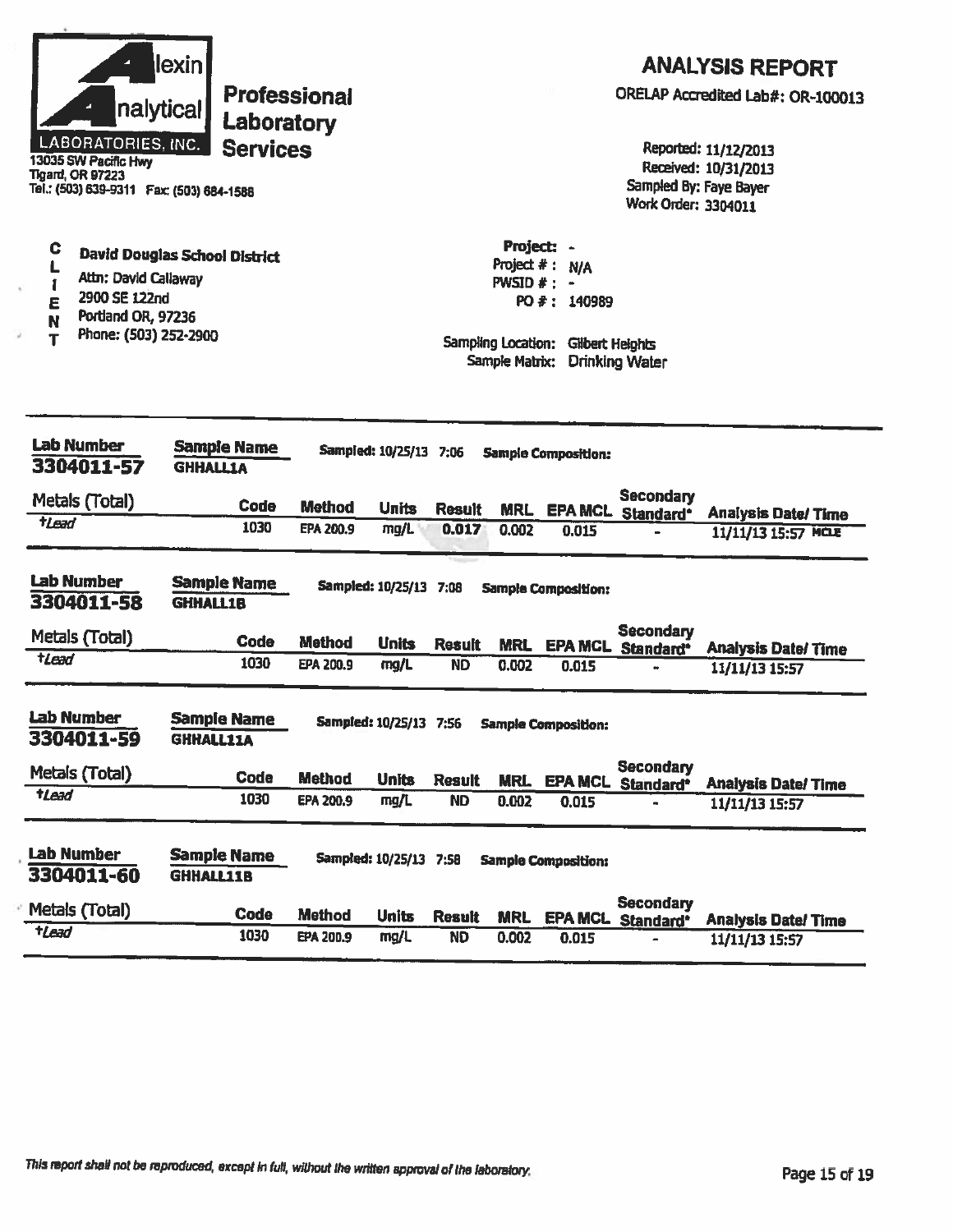| nalytical<br><b>LABORATORIES, INC.</b><br>13035 SW Pacific Hwy<br><b>Tigard, OR 97223</b><br>Tel.: (503) 639-9311  Fax: (503) 684-1588           | lexin<br><b>Professional</b><br>Laboratory<br><b>Services</b> |                  |                                 |                                                                                   |                                                      |                            | Sampled By: Faye Bayer<br>Work Order: 3304011 | <b>ANALYSIS REPORT</b><br>ORELAP Accredited Lab#: OR-100013<br>Reported: 11/12/2013<br>Received: 10/31/2013 |
|--------------------------------------------------------------------------------------------------------------------------------------------------|---------------------------------------------------------------|------------------|---------------------------------|-----------------------------------------------------------------------------------|------------------------------------------------------|----------------------------|-----------------------------------------------|-------------------------------------------------------------------------------------------------------------|
| С<br><b>David Douglas School District</b><br>Attn: David Callaway<br>2900 SE 122nd<br>E<br>Portland OR, 97236<br>N<br>Phone: (503) 252-2900<br>Τ |                                                               |                  |                                 | Project: -<br>Project #:<br>$PWSID$ $*$ :<br>Sampling Location:<br>Sample Matrix: | <b>N/A</b><br>PO #: 140989<br><b>Gilbert Heights</b> | <b>Drinking Water</b>      |                                               |                                                                                                             |
| <b>Lab Number</b><br>3304011-61                                                                                                                  | <b>Sample Name</b><br><b>GHHALL32A</b>                        |                  | <b>Sampled: 10/29/13 6:59</b>   |                                                                                   |                                                      | <b>Sample Composition:</b> |                                               |                                                                                                             |
| Metals (Total)                                                                                                                                   | Code                                                          | <b>Method</b>    | <b>Units</b>                    |                                                                                   |                                                      |                            | <b>Secondary</b>                              |                                                                                                             |
| tLead                                                                                                                                            | 1030                                                          | <b>EPA 200.9</b> | mg/L                            | <b>Result</b><br><b>ND</b>                                                        | <b>MRL</b><br>0.002                                  | 0.015                      | <b>EPA MCL Standard*</b>                      | <b>Analysis Date/Time</b><br>11/11/13 15:57                                                                 |
| <b>Lab Number</b><br>3304011-62                                                                                                                  | <b>Sample Name</b><br><b>GHHALL32B</b>                        |                  | Sampled: 10/29/13 7:01          |                                                                                   |                                                      | <b>Sample Composition:</b> |                                               |                                                                                                             |
| Metals (Total)                                                                                                                                   | <b>Code</b>                                                   | <b>Method</b>    | <b>Units</b>                    | <b>Result</b>                                                                     | <b>MRL</b>                                           | <b>EPA MCL</b>             | <b>Secondary</b><br>Standard*                 | <b>Analysis Date/ Time</b>                                                                                  |
| $t$ <i>Lead</i>                                                                                                                                  | 1030                                                          | EPA 200.9        | mg/L                            | <b>ND</b>                                                                         | 0.002                                                | 0.015                      | ÷                                             | 11/11/13 15:57                                                                                              |
| <b>Lab Number</b><br>3304011-63<br>Metals (Total)<br>tLead                                                                                       | <b>Sample Name</b><br><b>GHGYM1A</b><br>Code                  | <b>Method</b>    | Sampled: 10/29/13 6:40<br>Units | <b>Result</b>                                                                     | <b>MRL</b>                                           | <b>Sample Composition:</b> | <b>Secondary</b><br>EPA MCL Standard*         | <b>Analysis Date/Time</b>                                                                                   |
|                                                                                                                                                  | 1030                                                          | EPA 200.9        | mg/L                            | <b>ND</b>                                                                         | 0.002                                                | 0.015                      |                                               | 11/11/13 15:57                                                                                              |
| <b>Lab Number</b><br>3304011-64                                                                                                                  | <b>Sample Name</b><br>GHGYM1B                                 |                  | Sampled: 10/29/13 6:41          |                                                                                   |                                                      | <b>Sample Composition:</b> | <b>Secondary</b>                              |                                                                                                             |
| Metals (Total)                                                                                                                                   | Code                                                          | <b>Method</b>    | <b>Units</b>                    | <b>Result</b>                                                                     | <b>MRL</b>                                           |                            | <b>EPA MCL Standard*</b>                      | <b>Analysis Date/ Time</b>                                                                                  |
| $t$ <i>Lead</i>                                                                                                                                  | 1030                                                          | <b>EPA 200.9</b> | mg/L                            | <b>ND</b>                                                                         | 0.002                                                | 0.015                      |                                               | 11/11/13 15:57                                                                                              |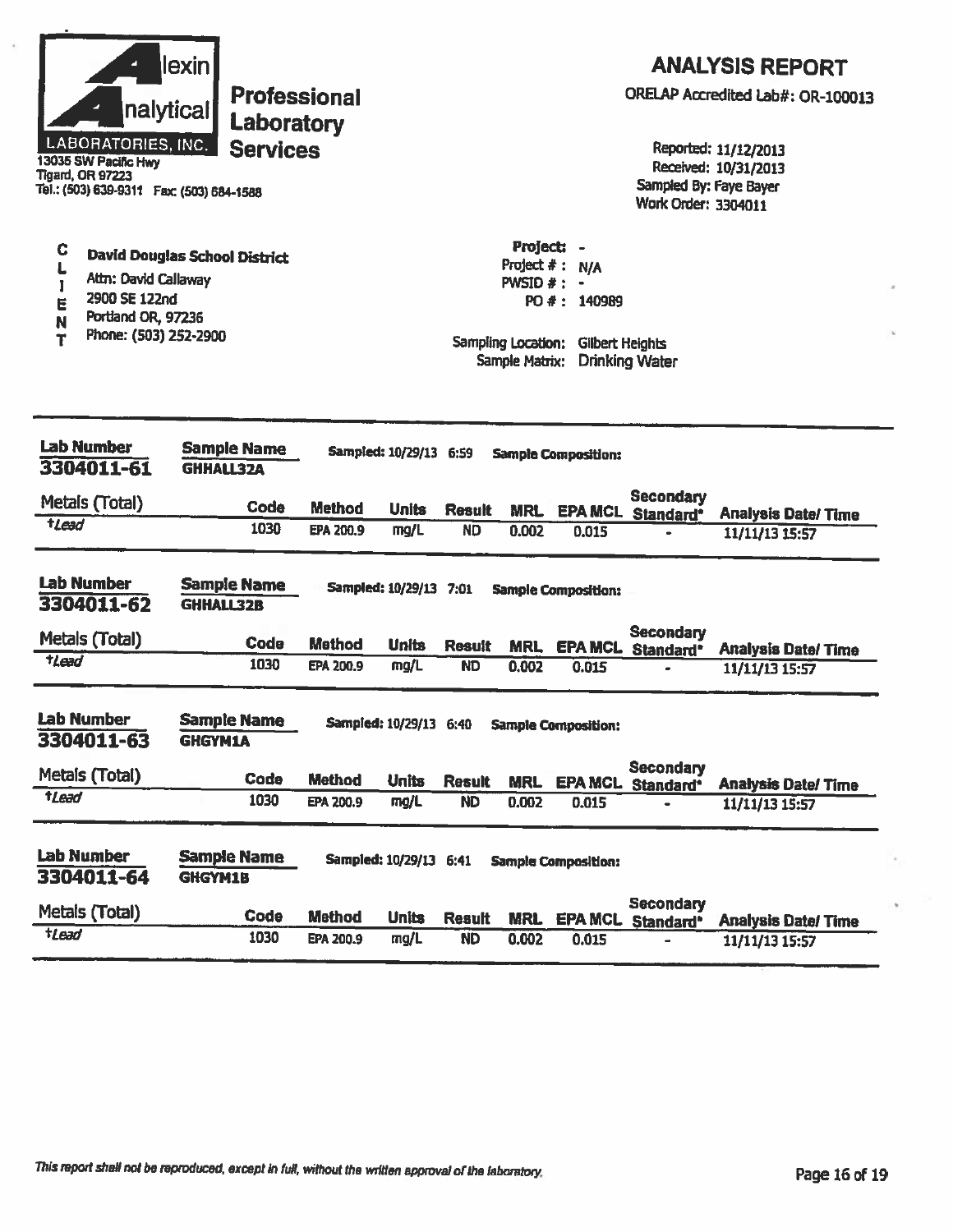| LABORATORIES, INC.<br>13035 SW Pacific Hwy<br><b>Tigard, OR 97223</b><br>Tel.: (503) 639-9311  Fax: (503) 684-1588                                    | lexin <br>nalytical<br>Laboratory<br><b>Services</b> | <b>Professional</b> |                        |                                                       |                                                                         |                            | Work Order: 3304011                       | <b>ANALYSIS REPORT</b><br>ORELAP Accredited Lab#: OR-100013<br>Reported: 11/12/2013<br>Received: 10/31/2013<br>Sampled By: Faye Bayer |
|-------------------------------------------------------------------------------------------------------------------------------------------------------|------------------------------------------------------|---------------------|------------------------|-------------------------------------------------------|-------------------------------------------------------------------------|----------------------------|-------------------------------------------|---------------------------------------------------------------------------------------------------------------------------------------|
| C<br><b>David Douglas School District</b><br>L<br>Altn: David Callaway<br>2900 SE 122nd<br>Е<br>Portland OR, 97236<br>N<br>Phone: (503) 252-2900<br>т |                                                      |                     |                        | PWSID $#$ : -<br>Sampling Location:<br>Sample Matrix: | Project: -<br>Project # : N/A<br>PO #: 140989<br><b>Gilbert Heights</b> | <b>Drinking Water</b>      |                                           |                                                                                                                                       |
| <b>Lab Number</b><br>3304011-65                                                                                                                       | <b>Sample Name</b><br><b>GHGYM2A</b>                 |                     | Sampled: 10/29/13 6:42 |                                                       |                                                                         | <b>Sample Composition:</b> |                                           |                                                                                                                                       |
| Metals (Total)                                                                                                                                        | Code                                                 | <b>Method</b>       | <b>Units</b>           | <b>Result</b>                                         | <b>MRL</b>                                                              |                            | <b>Secondary</b>                          |                                                                                                                                       |
| <i><b>tlead</b></i>                                                                                                                                   | 1030                                                 | <b>EPA 200.9</b>    | mg/L                   | <b>ND</b>                                             | 0.002                                                                   | 0.015                      | <b>EPA MCL Standard*</b>                  | <b>Analysis Date/Time</b><br>11/11/13 15:57                                                                                           |
| <b>Lab Number</b><br>3304011-66                                                                                                                       | <b>Sample Name</b><br><b>GHGYM2B</b>                 |                     | Sampled: 10/29/13 6:43 |                                                       |                                                                         | <b>Sample Composition:</b> |                                           |                                                                                                                                       |
| Metals (Total)                                                                                                                                        | Code                                                 | <b>Method</b>       | <b>Units</b>           | <b>Result</b>                                         |                                                                         |                            | <b>Secondary</b><br>MRL EPA MCL Standard* | <b>Analysis Date/ Time</b>                                                                                                            |
| $t$ Lead                                                                                                                                              | 1030                                                 | EPA 200.9           | mg/L                   | <b>ND</b>                                             | 0.002                                                                   | 0.015                      |                                           | 11/11/13 15:57                                                                                                                        |
| <b>Lab Number</b><br>3304011-67                                                                                                                       | <b>Sample Name</b><br><b>GHCAFEA</b>                 |                     | Sampled: 10/25/13 7:01 |                                                       |                                                                         | <b>Sample Composition:</b> |                                           |                                                                                                                                       |
| Metals (Total)                                                                                                                                        | Code                                                 | <b>Method</b>       | <b>Units</b>           | <b>Result</b>                                         | <b>MRL</b>                                                              |                            | <b>Secondary</b><br>EPA MCL Standard*     | <b>Analysis Date/Time</b>                                                                                                             |
| $t$ Lead                                                                                                                                              | 1030                                                 | EPA 200.9           | mg/L                   | 0.003                                                 | 0.002                                                                   | 0.015                      |                                           | 11/11/13 15:57                                                                                                                        |
| Lab Number<br>3304011-68                                                                                                                              | <b>Sample Name</b><br><b>GHCAFEB</b>                 |                     | Sampled: 10/25/13 7:03 |                                                       |                                                                         | <b>Sample Composition:</b> |                                           |                                                                                                                                       |
| Metals (Total)<br>tLead                                                                                                                               | Code                                                 | <b>Method</b>       | <b>Units</b>           | <b>Result</b>                                         | <b>MRL</b>                                                              | <b>EPA MCL</b>             | <b>Secondary</b><br>Standard*             | <b>Analysis Date/Time</b>                                                                                                             |
|                                                                                                                                                       | 1030                                                 | <b>EPA 200.9</b>    | mg/L                   | <b>ND</b>                                             | 0.002                                                                   | 0.015                      |                                           | 11/11/13 15:57                                                                                                                        |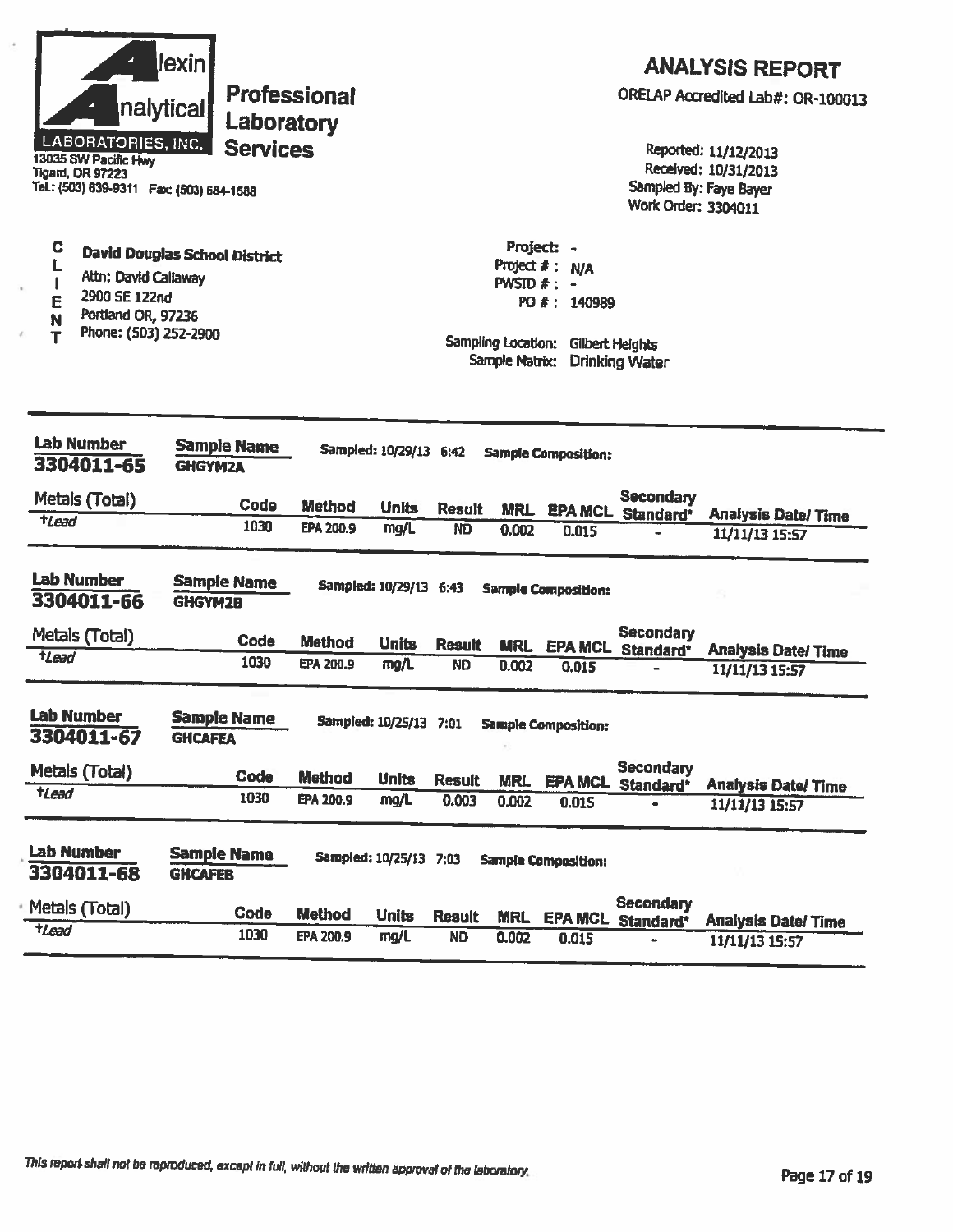| nalytical<br><b>LABORATORIES, INC.</b><br>13035 SW Pacific Hwy<br><b>Tigard, OR 97223</b><br>Tel.: (503) 639-9311  Fax: (503) 684-1588           | lexin<br><b>Professional</b><br>Laboratory<br><b>Services</b> |                  |                        |                                                                                   |                                               |                            | Sampled By: Faye Bayer<br><b>Work Order: 3304011</b> | <b>ANALYSIS REPORT</b><br>ORELAP Accredited Lab#: OR-100013<br>Reported: 11/12/2013<br>Received: 10/31/2013 |
|--------------------------------------------------------------------------------------------------------------------------------------------------|---------------------------------------------------------------|------------------|------------------------|-----------------------------------------------------------------------------------|-----------------------------------------------|----------------------------|------------------------------------------------------|-------------------------------------------------------------------------------------------------------------|
| C<br><b>David Douglas School District</b><br>Attn: David Callaway<br>2900 SE 122nd<br>E<br>Portland OR, 97236<br>N<br>Phone: (503) 252-2900<br>т |                                                               |                  |                        | Project: -<br>Project $#:$<br>$PWSID$ # :<br>Sampling Location:<br>Sample Matrix: | <b>N/A</b><br>PO #: 140989<br>Gilbert Heights | <b>Drinking Water</b>      |                                                      |                                                                                                             |
| <b>Lab Number</b><br>3304011-69                                                                                                                  | <b>Sample Name</b><br><b>GHICTCHEN1A</b>                      |                  | Sampled: 10/25/13 6:54 |                                                                                   |                                               | <b>Sample Composition:</b> |                                                      |                                                                                                             |
| Metals (Total)                                                                                                                                   | <b>Code</b>                                                   | <b>Method</b>    | <b>Units</b>           | <b>Result</b>                                                                     | <b>MRL</b>                                    |                            | <b>Secondary</b><br><b>EPA MCL Standard*</b>         | <b>Analysis Date/Time</b>                                                                                   |
| tlead                                                                                                                                            | 1030                                                          | EPA 200.9        | mg/L                   | 0.007                                                                             | 0.002                                         | 0.015                      |                                                      | 11/11/13 15:57                                                                                              |
| <b>Lab Number</b><br>3304011-70                                                                                                                  | <b>Sample Name</b><br><b>GHKITCHEN1B</b>                      |                  | Sampled: 10/25/13 6:56 |                                                                                   |                                               | <b>Sample Composition:</b> |                                                      |                                                                                                             |
| Metals (Total)                                                                                                                                   | <b>Code</b>                                                   | <b>Method</b>    | <b>Units</b>           | <b>Result</b>                                                                     | <b>MRL</b>                                    |                            | <b>Secondary</b><br><b>EPA MCL Standard*</b>         | <b>Analysis Date/Time</b>                                                                                   |
| <b>tLead</b>                                                                                                                                     | 1030                                                          | <b>EPA 200.9</b> | mg/L                   | <b>ND</b>                                                                         | 0.002                                         | 0.015                      |                                                      | 11/11/13 15:57                                                                                              |
| <b>Lab Number</b><br>3304011-71                                                                                                                  | <b>Sample Name</b><br><b>GHICTCHEN2A</b>                      |                  | Sampled: 10/25/13 6:57 |                                                                                   |                                               | <b>Sample Composition:</b> |                                                      |                                                                                                             |
| Metals (Total)                                                                                                                                   | <b>Code</b>                                                   | <b>Method</b>    | <b>Units</b>           | <b>Result</b>                                                                     | <b>MRL</b>                                    |                            | <b>Secondary</b><br><b>EPA MCL Standard*</b>         | <b>Analysis Date/Time</b>                                                                                   |
| <b>tLead</b>                                                                                                                                     | 1030                                                          | EPA 200.9        | mg/L                   | 0.002                                                                             | 0.002                                         | 0.015                      |                                                      | 11/11/13 15:57                                                                                              |
| <b>Lab Number</b><br>3304011-72                                                                                                                  | <b>Sample Name</b><br><b>GHKITCHEN2B</b>                      |                  | Sampled: 10/25/13 6:58 |                                                                                   |                                               | <b>Sample Composition:</b> | Secondary                                            |                                                                                                             |
| Metals (Total)                                                                                                                                   | Code                                                          | <b>Method</b>    | <b>Units</b>           | <b>Result</b>                                                                     | <b>MRL</b>                                    |                            | <b>EPA MCL Standard*</b>                             | <b>Analysis Date/Time</b>                                                                                   |
| t <sub>Lead</sub>                                                                                                                                | 1030                                                          | <b>EPA 200.9</b> | mg/L                   | <b>ND</b>                                                                         | 0.002                                         | 0.015                      |                                                      | 11/11/13 15:57                                                                                              |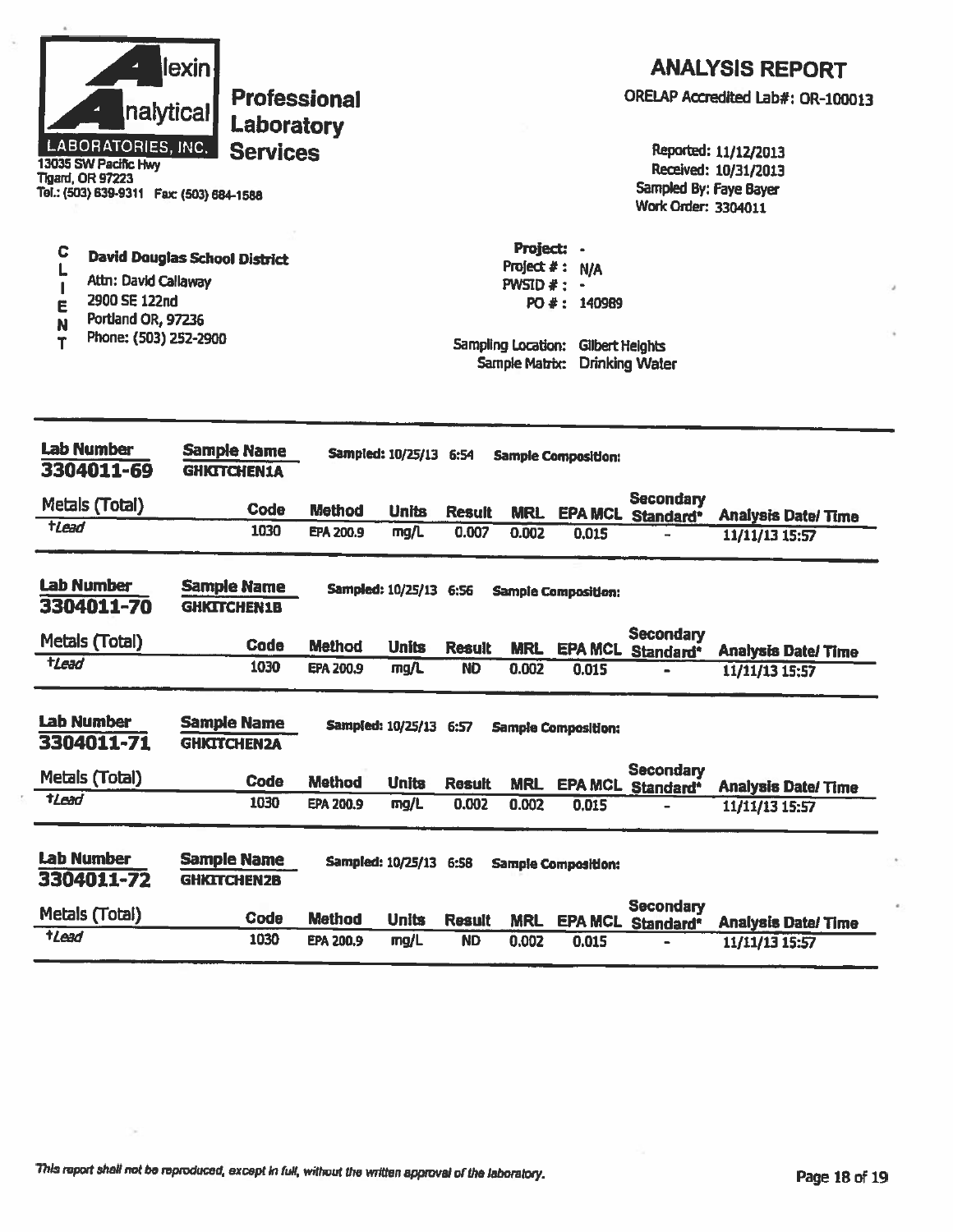

# **Tigard, OR 97223** Tel.: (503) 639-9311 Fax: (503) 684-1588

#### $\mathbf C$ **David Douglas School District**

- L Attn: David Callaway  $\mathbf{I}$
- 2900 SE 122nd E
- Portland OR, 97236 N
- Phone: (503) 252-2900 Ť

# **ANALYSIS REPORT**

ORELAP Accredited Lab#: OR-100013

Reported: 11/12/2013 Received: 10/31/2013 Sampled By: Faye Bayer **Work Order: 3304011** 

PO #: 140989 Sampling Location: Gilbert Heights Sample Matrix: Drinking Water

Project: -

Project  $# : N/A$ 

PWSID  $#$  : -

 $ND = None detected$ MRL = Minimum Reporting Limit  $MCL = Maximum$  Contamination Limit MCLE This analyte exceeds the MCL limit.

+All procedures for this analysis conform to NELAC standards.

Approved by: רז  $\overline{\phantom{a}}$ z **Scott Dickman** 

Lab Director<br>This report shall not be reproduced, except in full, without the written approval of the laboratory.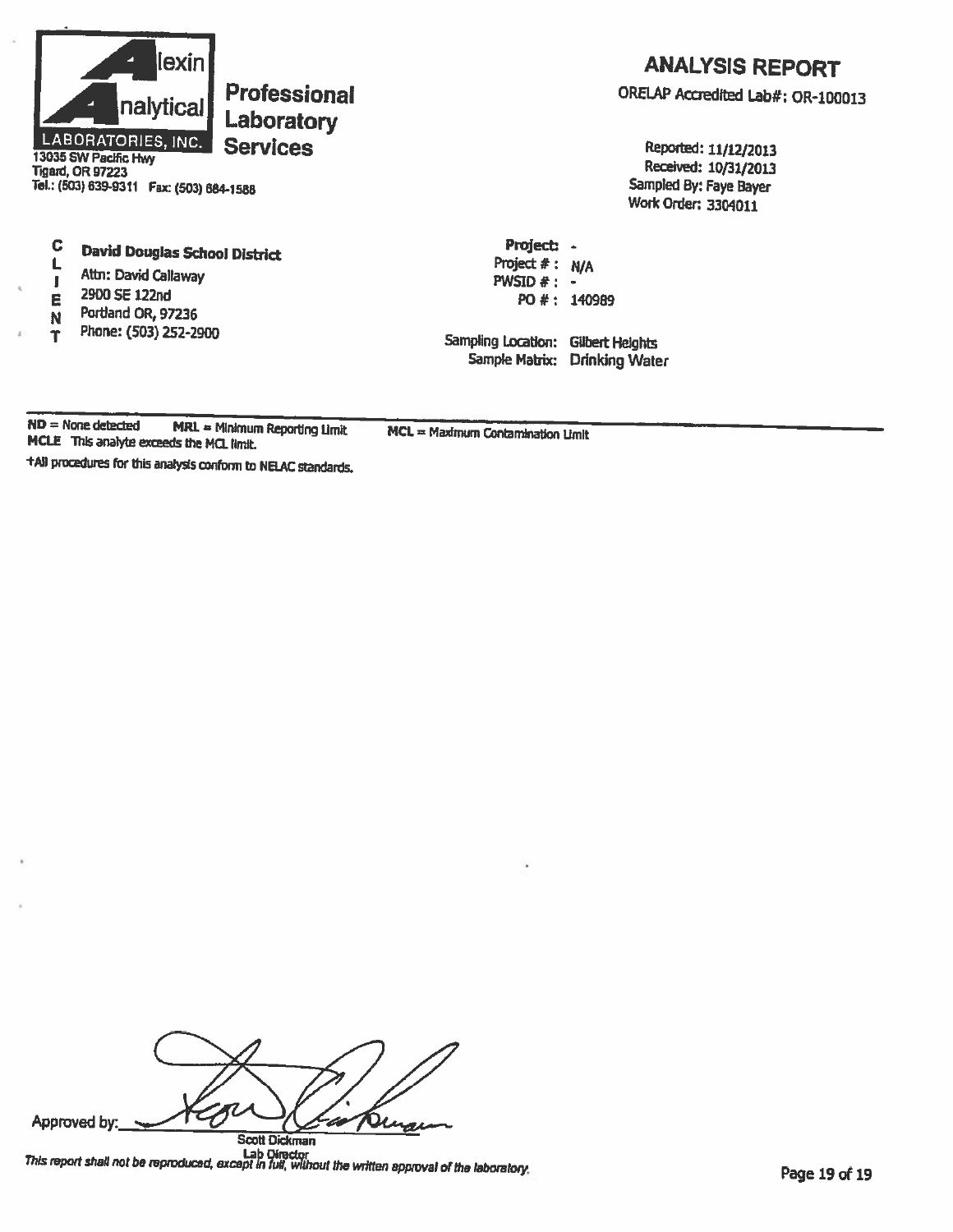|                                                                                                                    | lexin                                |                     |                              | <b>ANALYSIS REPORT</b>            |                         |                            |                                    |                                              |
|--------------------------------------------------------------------------------------------------------------------|--------------------------------------|---------------------|------------------------------|-----------------------------------|-------------------------|----------------------------|------------------------------------|----------------------------------------------|
|                                                                                                                    | nalytical<br>Laboratory              | Professional        |                              |                                   |                         |                            |                                    | ORELAP Accredited Lab#: OR-100013            |
| <b>LABORATORIES, INC.</b><br>13035 SW Pacific Hwy<br>Tigard, OR 97223<br>Tel.: (503) 639-9311  Fax: (503) 684-1588 | <b>Services</b>                      |                     |                              |                                   |                         |                            | Sampled By:<br>Work Order: 4086013 | Reported: 04/02/2014<br>Received: 03/27/2014 |
| C<br>L<br>Attn: $-$<br>1500 SE 130th<br>Е<br>Portland OR, 97233<br>N                                               | <b>David Douglas School District</b> |                     |                              |                                   | Project:<br>PWSID $# :$ | Project $# : N/A$          |                                    |                                              |
| Phone: (503) 252-2900<br>т                                                                                         |                                      |                     |                              |                                   |                         | Sample Matrix: Water       |                                    |                                              |
| <b>Lab Number</b><br>4086013-01                                                                                    | <b>Sample Name</b><br><b>GH 20 A</b> |                     | <b>Sampled:</b> 3/27/14 6:40 |                                   |                         | <b>Sample Composition:</b> |                                    |                                              |
| Metals (Total)                                                                                                     | Code                                 | Method              | <b>Units</b>                 | <b>Result</b>                     | <b>MRL</b>              |                            | Secondary<br>EPA MCL Standard*     | <b>Analysis Date/Time</b>                    |
| $t$ Lead                                                                                                           | 1030                                 | EPA 200.9           | mg/L                         | 0.028                             | 0.002                   | 0.015                      |                                    | 04/02/14 11:55 MCLE                          |
| <b>Lab Number</b><br>4086013-02                                                                                    | <b>Sample Name</b><br><b>GH 20 B</b> |                     | <b>Sampled:</b> 3/27/14 6:41 |                                   |                         | <b>Sample Composition:</b> |                                    |                                              |
| Metals (Total)                                                                                                     | Code                                 | <b>Method</b>       | <b>Units</b>                 | <b>Result</b>                     | <b>MRL</b>              |                            | Secondary<br>EPA MCL Standard*     | <b>Analysis Date/Time</b>                    |
| $t$ Lead                                                                                                           | 1030                                 | EPA 200.9           | mg/L                         | 0.019                             | 0.002                   | 0.015                      |                                    | 04/02/14 11:55 MCLE                          |
| Lab Number<br>4086013-03                                                                                           | <b>Sample Name</b><br><b>GH 20 C</b> |                     | <b>Sampled:</b> 3/27/14 6:50 |                                   |                         | <b>Sample Composition:</b> |                                    |                                              |
| Metals (Total)                                                                                                     | Code                                 |                     |                              |                                   |                         |                            | Secondary                          |                                              |
| $t$ Lead                                                                                                           | 1030                                 | Method<br>EPA 200.9 | <b>Units</b><br>mg/L         | <b>Result</b><br>0.013            | <b>MRL</b><br>0.002     | <b>EPA MCL</b><br>0.015    | Standard*<br>u.                    | <b>Analysis Date/Time</b><br>04/02/14 11:55  |
| $ND = None detected$                                                                                               | $MRL = Minimum Reporting Limit$      |                     |                              | MCL = Maximum Contamination Limit |                         |                            |                                    |                                              |

MCLE This analyte exceeds the MCL limit.

+All procedures for this analysis conform to NELAC standards.

tcoc D Approved by: W œ

Scott Dickman<br>This report shall not be reproduced, except in full, without the written approval of the laboratory.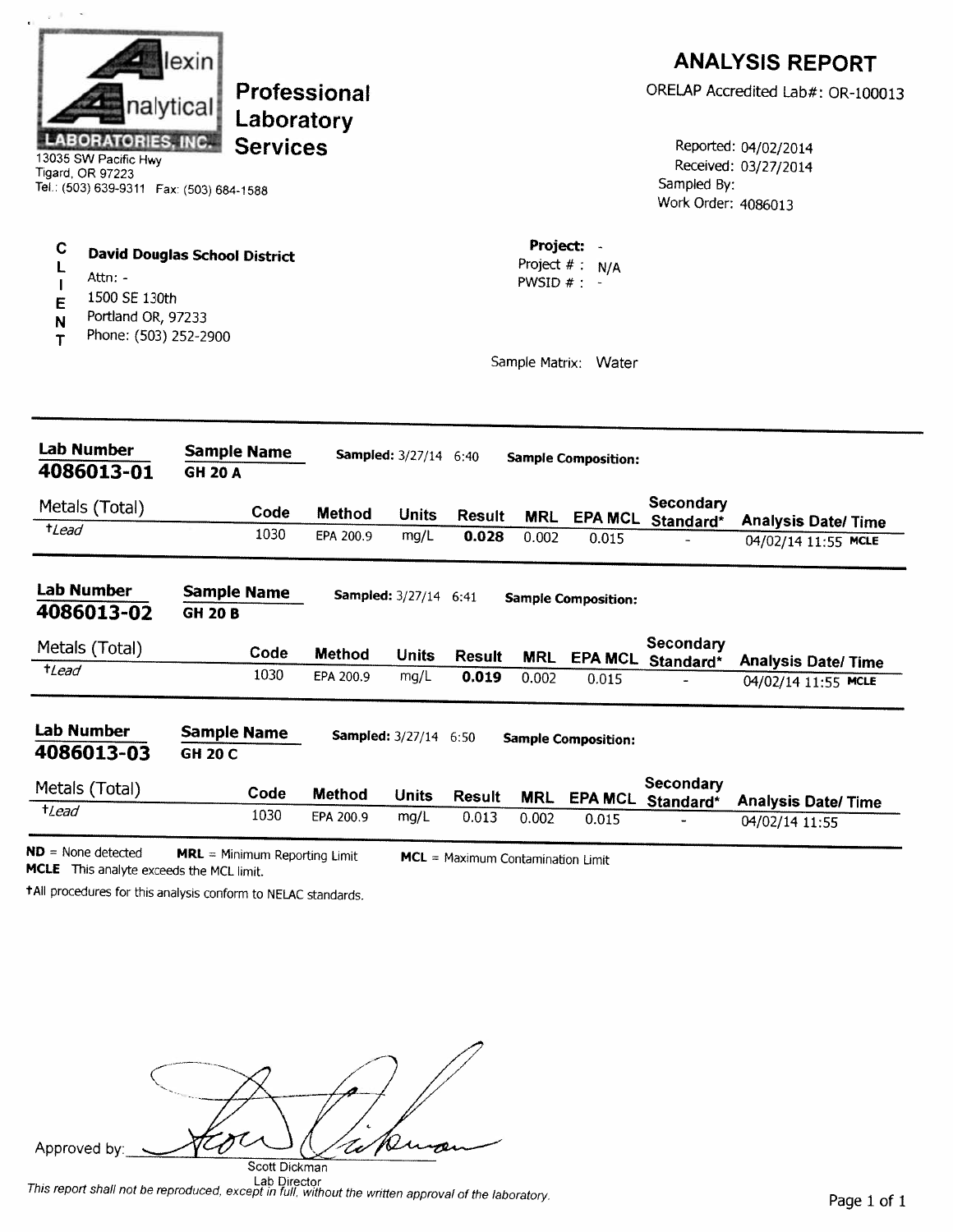| nalytical<br><b>LABORATORIES, INC.</b><br>13035 SW Pacific Hwy<br>Tigard, OR 97223<br>Tel.: (503) 639-9311  Fax: (503) 684-1588 | lexin<br><b>Professional</b><br>Laboratory<br><b>Services</b> |                             |              |                        |                                             |                            | Sampled By:<br>Work Order: 5065004                    | <b>ANALYSIS REPORT</b><br>ORELAP Accredited Lab#: OR-100013<br>Reported: 03/11/2015<br>Received: 03/06/2015 |
|---------------------------------------------------------------------------------------------------------------------------------|---------------------------------------------------------------|-----------------------------|--------------|------------------------|---------------------------------------------|----------------------------|-------------------------------------------------------|-------------------------------------------------------------------------------------------------------------|
| C<br>L<br>Attn: David Callaway<br>I<br>2900 SE 122nd<br>E<br>Portland OR, 97236<br>N                                            | <b>David Douglas School District</b>                          |                             |              |                        | Project:<br>Project $#:$<br>PWSID $#$ : $-$ | N/A                        |                                                       |                                                                                                             |
| Phone: (503) 252-2900<br>т                                                                                                      |                                                               |                             |              |                        | Sample Matrix:                              | Water                      | Sampling Location: Gilbert Heights/Halsey Center/Yaws |                                                                                                             |
| <b>Lab Number</b><br>5065004-01                                                                                                 | <b>Sample Name</b><br><b>GHCL #1</b>                          | Sampled: 3/4/15 6:32        |              |                        |                                             | <b>Sample Composition:</b> |                                                       |                                                                                                             |
| Metals (Total)                                                                                                                  | Code                                                          | <b>Method</b>               | <b>Units</b> |                        |                                             |                            | <b>Secondary</b>                                      |                                                                                                             |
| <i>tLead</i>                                                                                                                    | 1030                                                          | EPA 200.9                   | mg/L         | <b>Result</b><br>0.105 | <b>MRL</b><br>0.008                         | 0.015                      | EPA MCL Standard*                                     | <b>Analysis Date/Time</b><br>03/10/15 17:43 MCLE                                                            |
| <b>Lab Number</b><br>5065004-02                                                                                                 | <b>Sample Name</b><br>GHCL#2                                  | Sampled: 3/4/15 6:34        |              |                        |                                             | <b>Sample Composition:</b> |                                                       |                                                                                                             |
| Metals (Total)                                                                                                                  | Code                                                          | <b>Method</b>               | <b>Units</b> | <b>Result</b>          | MRL                                         |                            | <b>Secondary</b><br>EPA MCL Standard*                 | <b>Analysis Date/Time</b>                                                                                   |
| tLead                                                                                                                           | 1030                                                          | EPA 200.9                   | mg/L         | 0.003                  | 0.002                                       | 0.015                      |                                                       | 03/10/15 17:43                                                                                              |
| <b>Lab Number</b><br>5065004-03                                                                                                 | <b>Sample Name</b><br><b>HB#1</b>                             | Sampled: 3/6/15 7:53        |              |                        |                                             | <b>Sample Composition:</b> |                                                       |                                                                                                             |
| Metals (Total)                                                                                                                  | Code                                                          | <b>Method</b>               | <b>Units</b> | <b>Result</b>          | <b>MRL</b>                                  | <b>EPA MCL</b>             | <b>Secondary</b>                                      |                                                                                                             |
| $t$ <i>Lead</i>                                                                                                                 | 1030                                                          | EPA 200.9                   | mg/L         | 0.002                  | 0.002                                       | 0.015                      | Standard*                                             | <b>Analysis Date/Time</b><br>03/10/15 17:43                                                                 |
| <b>Lab Number</b><br>5065004-04                                                                                                 | <b>Sample Name</b><br><b>HB#2</b>                             | <b>Sampled: 3/6/15 7:55</b> |              |                        |                                             | <b>Sample Composition:</b> |                                                       |                                                                                                             |
| Metals (Total)                                                                                                                  | Code                                                          | <b>Method</b>               | <b>Units</b> | <b>Result</b>          | <b>MRL</b>                                  | <b>EPA MCL</b>             | <b>Secondary</b>                                      |                                                                                                             |
| $t$ <i>Lead</i>                                                                                                                 | 1030                                                          | EPA 200.9                   | mg/L         | <b>ND</b>              | 0.002                                       | 0.015                      | Standard*                                             | <b>Analysis Date/ Time</b><br>03/10/15 17:43                                                                |
| <b>Lab Number</b><br>5065004-05                                                                                                 | <b>Sample Name</b><br>Yaws#1                                  | Sampled: 3/6/15 8:03        |              |                        |                                             | <b>Sample Composition:</b> |                                                       |                                                                                                             |
| Metals (Total)                                                                                                                  | Code                                                          | <b>Method</b>               | <b>Units</b> | <b>Result</b>          | <b>MRL</b>                                  | <b>EPA MCL</b>             | <b>Secondary</b><br>Standard*                         | <b>Analysis Date/Time</b>                                                                                   |
| $t$ Lead                                                                                                                        | 1030                                                          | EPA 200.9                   | mg/L         | 0.010                  | 0.002                                       | 0.015                      |                                                       | 03/10/15 17:43                                                                                              |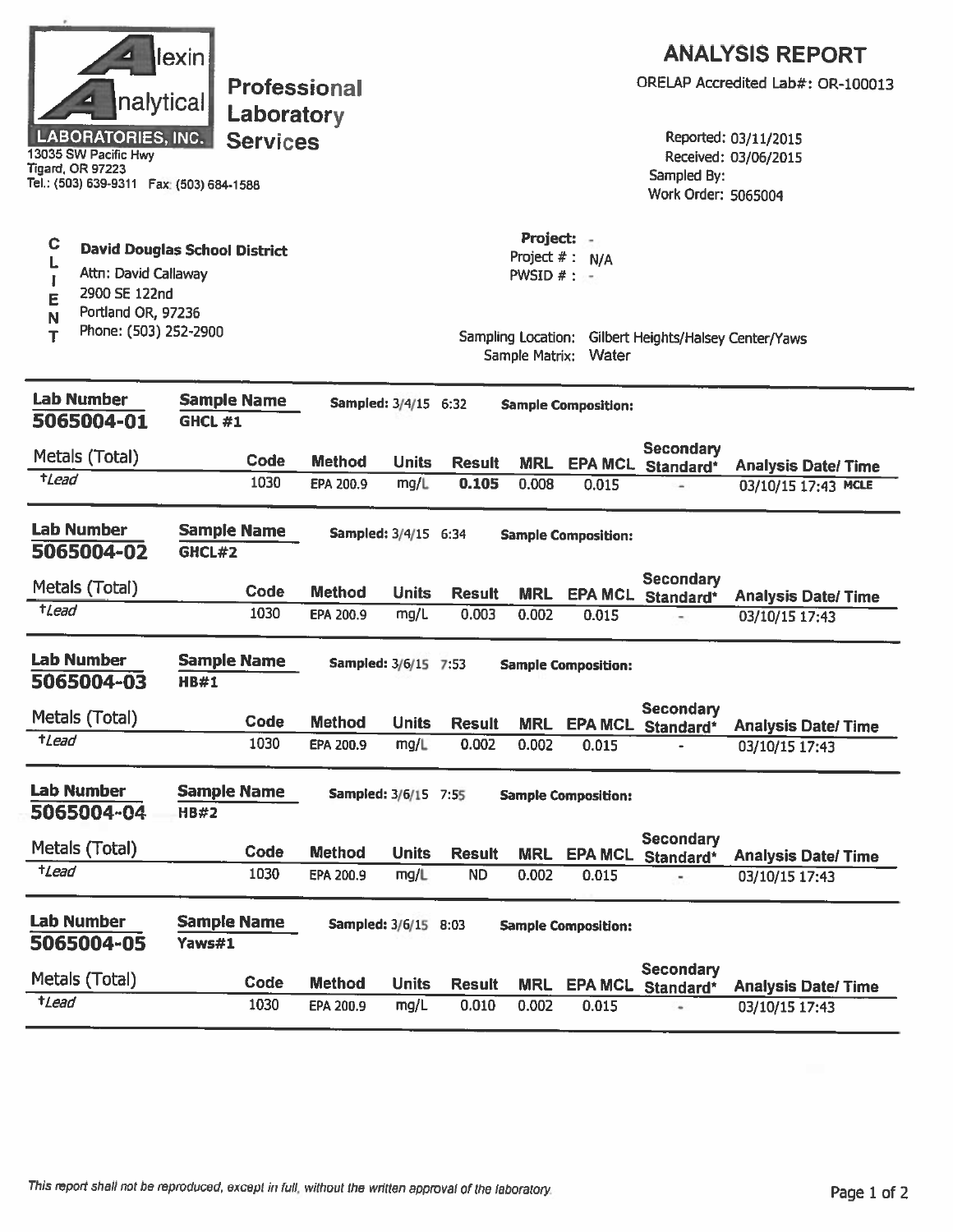|                                                       | nalytical<br><b>LABORATORIES, INC.</b><br>13035 SW Pacific Hwy<br><b>Tigard, OR 97223</b><br>Tel.: (503) 639-9311  Fax: (503) 684-1588 | lexin<br><b>Professional</b><br>Laboratory<br><b>Services</b> |                                   |                      |               |                                                                      |                            | Sampled By:<br>Work Order: 5065004 | <b>ANALYSIS REPORT</b><br>ORELAP Accredited Lab#: OR-100013<br>Reported: 03/11/2015<br>Received: 03/06/2015 |
|-------------------------------------------------------|----------------------------------------------------------------------------------------------------------------------------------------|---------------------------------------------------------------|-----------------------------------|----------------------|---------------|----------------------------------------------------------------------|----------------------------|------------------------------------|-------------------------------------------------------------------------------------------------------------|
| $\mathbf C$<br>E<br>N<br>т                            | Attn: David Callaway<br>2900 SE 122nd<br>Portland OR, 97236<br>Phone: (503) 252-2900                                                   | <b>David Douglas School District</b>                          |                                   |                      |               | Project:<br>Project $# : N/A$<br>PWSID $#$ : -<br>Sampling Location: | ä,<br>Sample Matrix: Water | Gilbert Heights/Halsey Center/Yaws |                                                                                                             |
| <b>Lab Number</b><br>5065004-06                       |                                                                                                                                        | <b>Sample Name</b><br>Yaws#2                                  |                                   | Sampled: 3/6/15 8:05 |               |                                                                      | <b>Sample Composition:</b> |                                    |                                                                                                             |
|                                                       | Metals (Total)                                                                                                                         | <b>Code</b>                                                   | Method                            | <b>Units</b>         | <b>Result</b> | <b>MRL</b>                                                           | <b>EPA MCL</b>             | Secondary<br>Standard*             | <b>Analysis Date/Time</b>                                                                                   |
| $t$ Lead                                              |                                                                                                                                        | 1030                                                          | EPA 200.9                         | mg/L                 | <b>ND</b>     | 0.002                                                                | 0.015                      |                                    | 03/10/15 17:43                                                                                              |
| $ND = None detected$<br>MRL = Minimum Reporting Limit |                                                                                                                                        |                                                               | MCL = Maximum Contamination Limit |                      |               |                                                                      |                            |                                    |                                                                                                             |

MCLE This analyte exceeds the MCL limit.

+All procedures for this analysis conform to NELAC standards.

ton Approved by: n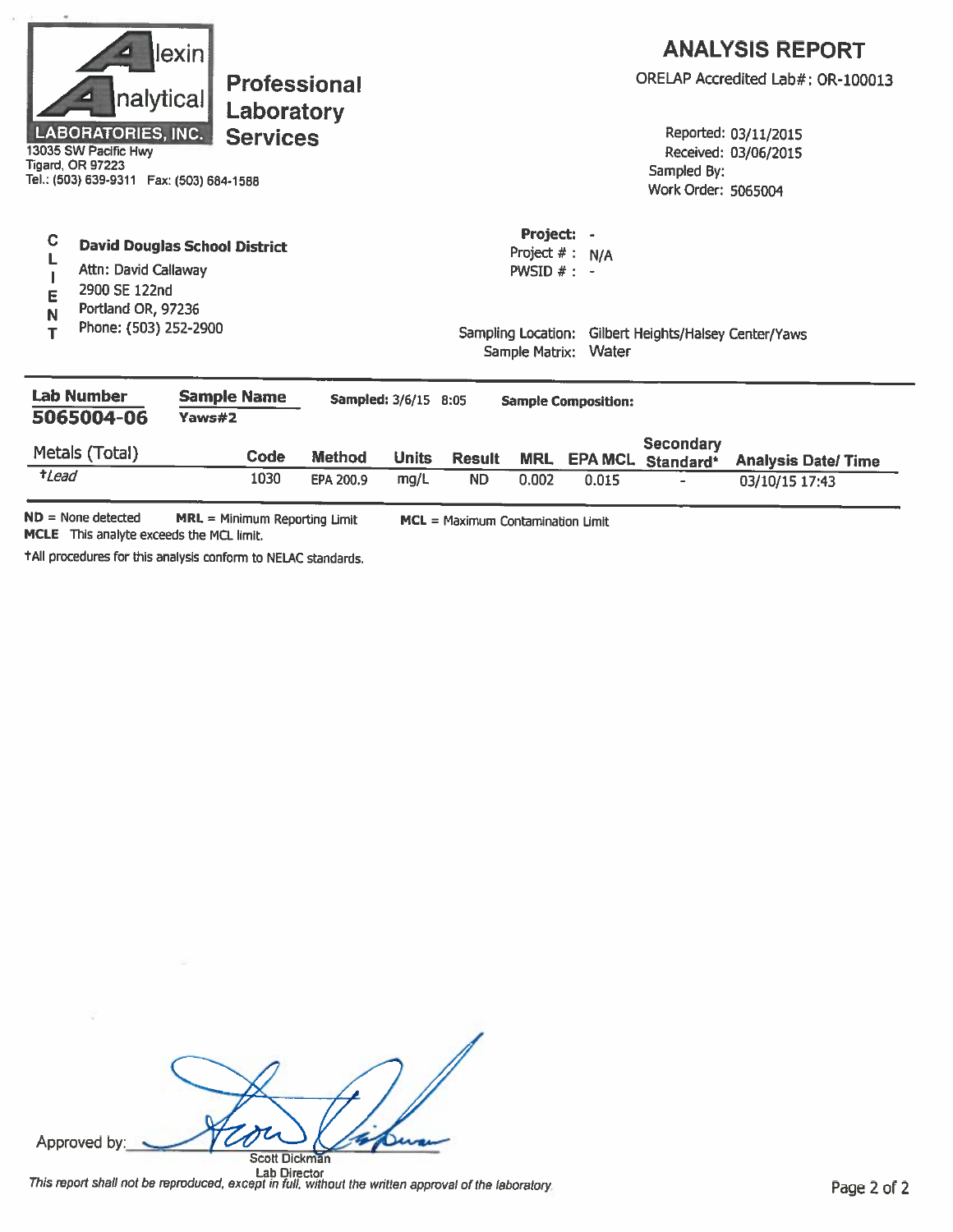|                                                                                                                                                      | lexin <br><b>Professional</b><br>nalytical<br>Laboratory<br><b>LABORATORIES, INC.</b><br><b>Services</b><br>13035 SW Pacific Hwy<br><b>Tigard, OR 97223</b><br>Tel.: (503) 639-9311    Fax: (503) 684-1588 |                                                         |               |              | <b>RECEIVED</b><br>MAX 25 215<br><b>ACCOUNTS PAYABLE</b> |                                                                             |                                           | <b>ANALYSIS REPORT</b><br>ORELAP Accredited Lab#: OR-100013<br>Reported: 05/12/2016<br>Received: 04/29/2016<br>Sampled By: Troy Thompson<br>Work Order: 6120002 |  |  |
|------------------------------------------------------------------------------------------------------------------------------------------------------|------------------------------------------------------------------------------------------------------------------------------------------------------------------------------------------------------------|---------------------------------------------------------|---------------|--------------|----------------------------------------------------------|-----------------------------------------------------------------------------|-------------------------------------------|-----------------------------------------------------------------------------------------------------------------------------------------------------------------|--|--|
| C<br><b>David Douglas School District</b><br>Attn: Troy Thompson<br>11300 NE Halsey St<br>Е<br>Portland OR, 97220<br>N<br>Phone: (503) 252-2900<br>Т |                                                                                                                                                                                                            |                                                         |               |              |                                                          | Project:<br>Project $#$ :<br><b>PWSID <math>#</math>:</b><br>Sample Matrix: | N/A<br>Sampling Location: Varies<br>Water |                                                                                                                                                                 |  |  |
| <b>Lab Number</b>                                                                                                                                    |                                                                                                                                                                                                            |                                                         |               |              |                                                          |                                                                             |                                           |                                                                                                                                                                 |  |  |
|                                                                                                                                                      |                                                                                                                                                                                                            | Code                                                    | <b>Method</b> | <b>Units</b> | <b>Result</b>                                            | <b>MRL</b>                                                                  | <b>EPA MCL</b>                            | <b>Analysis Date/Time</b>                                                                                                                                       |  |  |
| 6120002-01<br><b>Metals (Total)</b>                                                                                                                  |                                                                                                                                                                                                            | Sample Name: GP Cafe C<br>Sampled: 4/17/16 6:17         |               |              |                                                          |                                                                             |                                           |                                                                                                                                                                 |  |  |
| +Lead                                                                                                                                                |                                                                                                                                                                                                            | 1030                                                    | EPA 200.9     | mg/L         | 0.010                                                    | 0.002                                                                       | 0.015                                     | 05/09/16 17:17                                                                                                                                                  |  |  |
| 6120002-02<br><b>Metals (Total)</b><br><i><b>+Lead</b></i>                                                                                           |                                                                                                                                                                                                            | Sample Name: GP Cafe D<br>Sampled: 4/17/16 6:17<br>1030 | EPA 200.9     | mg/L         | 0.008                                                    | 0.002                                                                       | 0.015                                     | 05/09/16 17:17                                                                                                                                                  |  |  |
| 6120002-03<br><b>Metals (Total)</b>                                                                                                                  |                                                                                                                                                                                                            | Sample Name: GP GC<br>Sampled: 4/17/16 6:15             |               |              |                                                          |                                                                             |                                           |                                                                                                                                                                 |  |  |
| +Lead                                                                                                                                                |                                                                                                                                                                                                            | 1030                                                    | EPA 200.9     | mg/L         | 0.010                                                    | 0.002                                                                       | 0.015                                     | 05/09/16 17:17                                                                                                                                                  |  |  |
| 6120002-04<br><b>Metals (Total)</b>                                                                                                                  |                                                                                                                                                                                                            | <b>Sample Name: GP GD</b><br>Sampled: 4/17/16 6:15      |               |              |                                                          |                                                                             |                                           |                                                                                                                                                                 |  |  |
| +Lead                                                                                                                                                |                                                                                                                                                                                                            | 1030                                                    | EPA 200.9     | mg/L         | <b>ND</b>                                                | 0.002                                                                       | 0.015                                     | 05/09/16 17:17                                                                                                                                                  |  |  |
| 6120002-05                                                                                                                                           |                                                                                                                                                                                                            | Sample Name: AO hall 9C<br>Sampled: 4/17/16 6:45        |               |              |                                                          |                                                                             |                                           |                                                                                                                                                                 |  |  |
| <b>Metals (Total)</b><br>+Lead                                                                                                                       |                                                                                                                                                                                                            | 1030                                                    | EPA 200.9     | mg/L         | 0.005                                                    | 0.002                                                                       | 0.015                                     | 05/09/16 17:17                                                                                                                                                  |  |  |
| 6120002-06<br><b>Metals (Total)</b>                                                                                                                  |                                                                                                                                                                                                            | Sample Name: AO hall 9D<br>Sampled: 4/17/16 6:45        |               |              |                                                          |                                                                             |                                           |                                                                                                                                                                 |  |  |
| $t$ <i>Lead</i>                                                                                                                                      |                                                                                                                                                                                                            | 1030                                                    | EPA 200.9     | mg/L         | <b>ND</b>                                                | 0.002                                                                       | 0.015                                     | 05/09/16 17:17                                                                                                                                                  |  |  |
| 6120002-07                                                                                                                                           |                                                                                                                                                                                                            | <b>Sample Name: EB 3C</b><br>Sampled: 4/17/16 6:30      |               |              |                                                          |                                                                             |                                           |                                                                                                                                                                 |  |  |
| <b>Metals (Total)</b><br>+Lead                                                                                                                       |                                                                                                                                                                                                            | 1030                                                    | EPA 200.9     | mg/L         | <b>ND</b>                                                | 0.002                                                                       | 0.015                                     | 05/09/16 17:17                                                                                                                                                  |  |  |
|                                                                                                                                                      |                                                                                                                                                                                                            |                                                         |               |              |                                                          |                                                                             |                                           |                                                                                                                                                                 |  |  |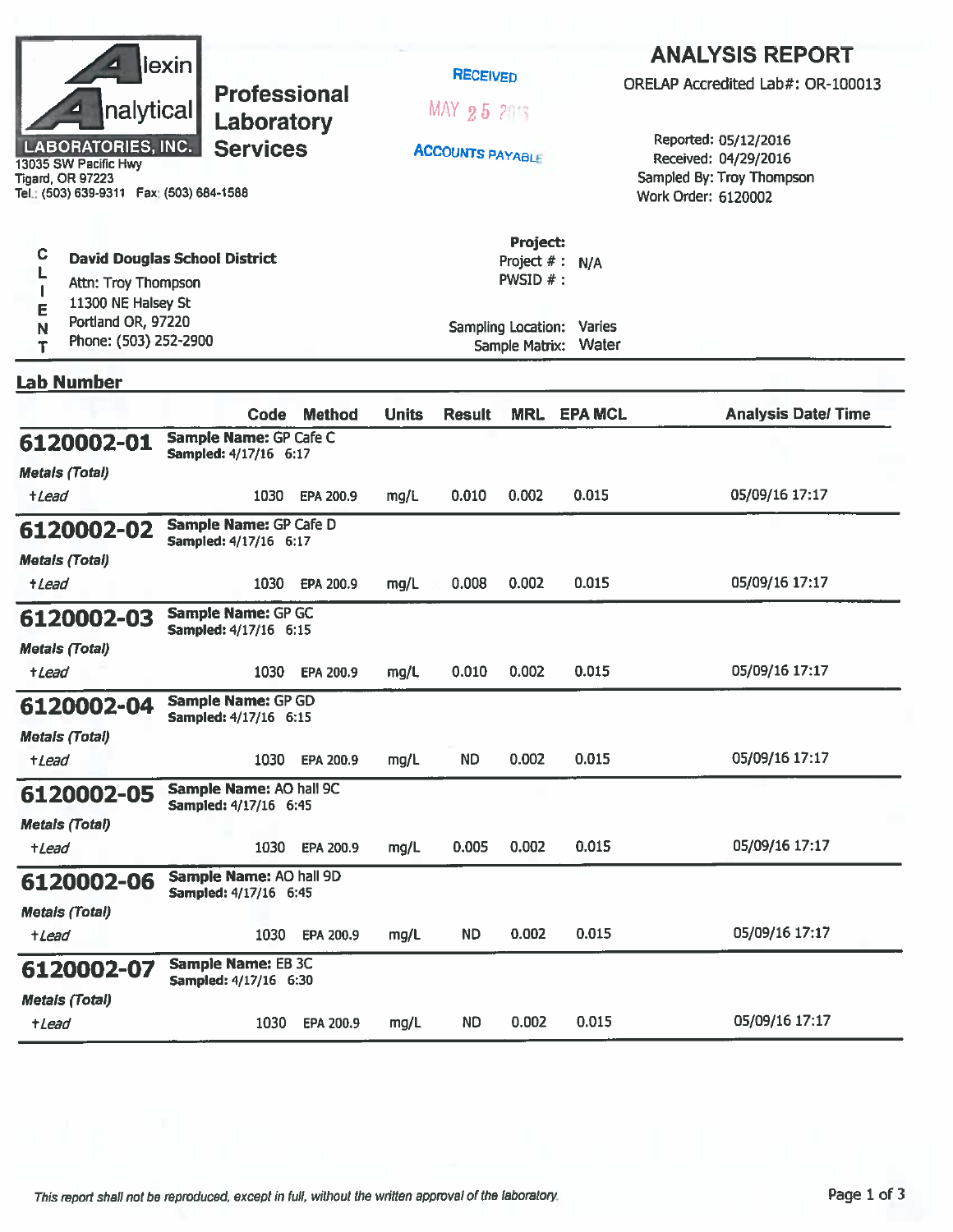|                                                                                              | lexin                                                  |               |              |                         |                                        |                | <b>ANALYSIS REPORT</b>                                                   |  |  |
|----------------------------------------------------------------------------------------------|--------------------------------------------------------|---------------|--------------|-------------------------|----------------------------------------|----------------|--------------------------------------------------------------------------|--|--|
|                                                                                              | <b>Professional</b>                                    |               |              | <b>RECEIVED</b>         |                                        |                | ORELAP Accredited Lab#: OR-100013                                        |  |  |
| nalytical<br><b>LABORATORIES, INC.</b>                                                       | Laboratory<br><b>Services</b>                          |               |              | MAY 25 2016             |                                        |                | Reported: 05/12/2016                                                     |  |  |
| 13035 SW Pacific Hwy<br><b>Tigard, OR 97223</b><br>Tel.: (503) 639-9311  Fax: (503) 684-1588 |                                                        |               |              | <b>ACCOUNTS PAYABLE</b> |                                        |                | Received: 04/29/2016<br>Sampled By: Troy Thompson<br>Work Order: 6120002 |  |  |
| C<br>Attn: Troy Thompson<br>11300 NE Halsey St                                               | <b>David Douglas School District</b>                   |               |              |                         | Project:<br>Project #: N/A<br>PWSID #: |                |                                                                          |  |  |
| E<br>Portland OR, 97220<br>N<br>Phone: (503) 252-2900<br>T                                   |                                                        |               |              | Sample Matrix:          | Sampling Location: Varies<br>Water     |                |                                                                          |  |  |
| <b>Lab Number</b>                                                                            |                                                        |               |              |                         |                                        |                |                                                                          |  |  |
|                                                                                              | Code                                                   | <b>Method</b> | <b>Units</b> | <b>Result</b>           | <b>MRL</b>                             | <b>EPA MCL</b> | <b>Analysis Date/Time</b>                                                |  |  |
| 6120002-08<br><b>Metals (Total)</b>                                                          | <b>Sample Name: EB 3D</b><br>Sampled: 4/17/16 6:30     |               |              |                         |                                        |                |                                                                          |  |  |
| <i><b>+Lead</b></i>                                                                          | 1030                                                   | EPA 200.9     | mg/L         | <b>ND</b>               | 0.002                                  | 0.015          | 05/09/16 17:17                                                           |  |  |
| 6120002-09                                                                                   | Sample Name: GH 20C<br>Sampled: 4/17/16 6:45           |               |              |                         |                                        |                |                                                                          |  |  |
| <b>Metals (Total)</b><br>+ <i>Lead</i>                                                       | 1030                                                   | EPA 200.9     | mg/L         | 0.095                   | 0.008                                  | 0.015          | 05/09/16 17:17 MCLE                                                      |  |  |
| 6120002-10                                                                                   | Sample Name: GH 20D<br>Sampled: 4/17/16 6:45           |               |              |                         |                                        |                |                                                                          |  |  |
| <b>Metals (Total)</b><br>+Lead                                                               | 1030                                                   | EPA 200.9     | mg/L         | 0.003                   | 0.002                                  | 0.015          | 05/09/16 17:17                                                           |  |  |
| 6120002-11                                                                                   | Sample Name: GH CL #1A<br><b>Sampled: 4/17/16 6:50</b> |               |              |                         |                                        |                |                                                                          |  |  |
| <b>Metals (Total)</b><br>+Lead                                                               | 1030                                                   | EPA 200.9     | mg/L         | 0.003                   | 0.002                                  | 0.015          | 05/09/16 17:17                                                           |  |  |
| 6120002-12                                                                                   | Sample Name: GH CL #1B<br>Sampled: 4/17/16 6:50        |               |              |                         |                                        |                |                                                                          |  |  |
| <b>Metals (Total)</b>                                                                        |                                                        |               |              |                         |                                        |                |                                                                          |  |  |
| +Lead                                                                                        | 1030                                                   | EPA 200.9     | mg/L         | ND.                     | 0.002                                  | 0.015          | 05/09/16 17:17                                                           |  |  |
| 6120002-13                                                                                   | Sample Name: GH hall 1D<br>Sampled: 4/17/16 6:46       |               |              |                         |                                        |                |                                                                          |  |  |
| <b>Metals (Total)</b><br>+Lead                                                               | 1030                                                   | EPA 200.9     | mg/L         | 0.002                   | 0.002                                  | 0.015          | 05/11/16 14:46                                                           |  |  |
| 6120002-14                                                                                   | Sample Name: GH hall 1C                                |               |              |                         |                                        |                |                                                                          |  |  |
| <b>Metals (Total)</b>                                                                        | Sampled: 4/17/16 6:45                                  |               |              |                         |                                        |                |                                                                          |  |  |
| +Lead                                                                                        | 1030                                                   | EPA 200.9     | mg/L         | 0.023                   | 0.002                                  | 0.015          | 05/11/16 14:46 MCLE                                                      |  |  |